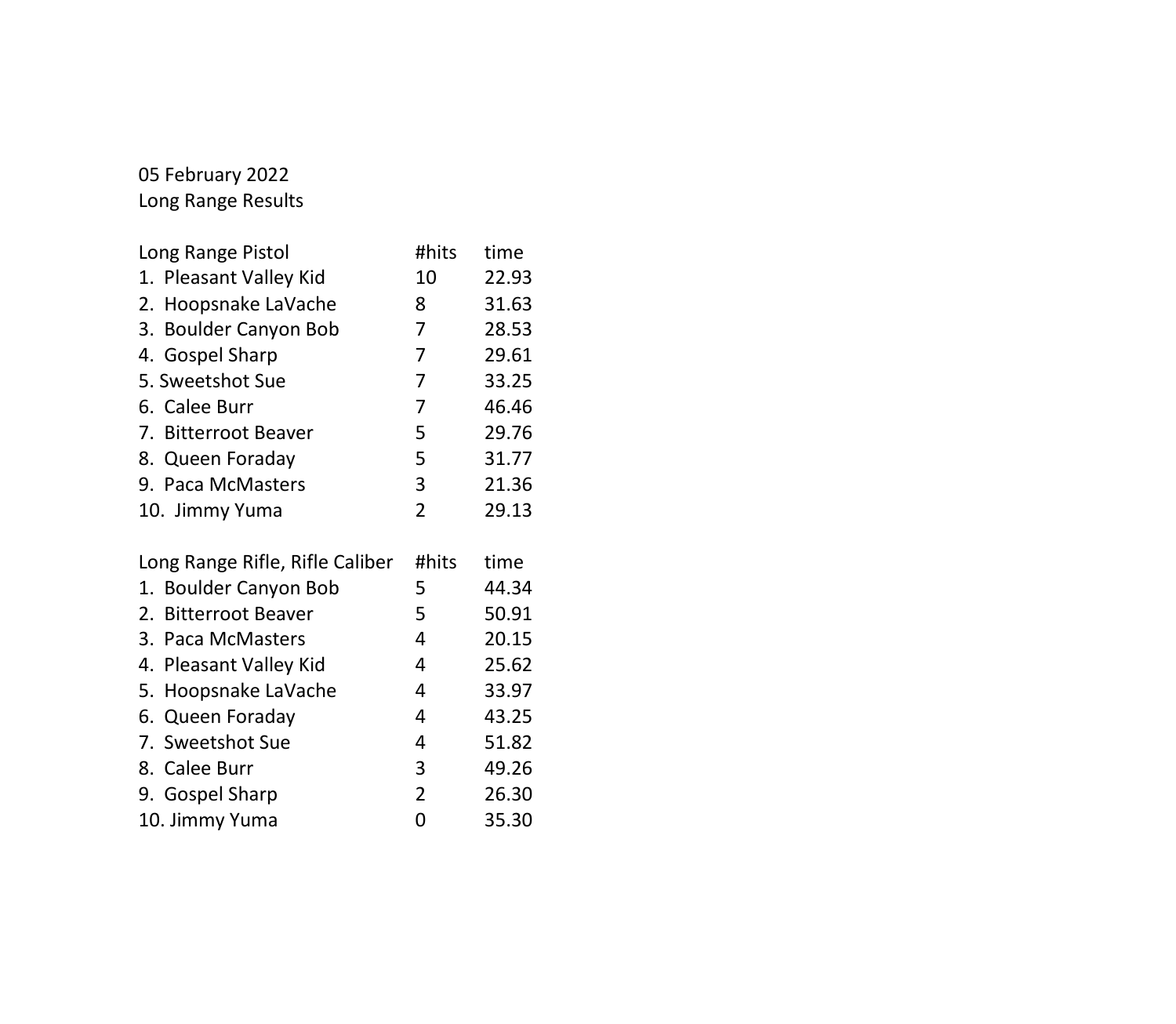# Rio Cowboy February 2022 final - Main Match 2/5/2022 Clean Shooters (no misses / no procedurals)

| <b>SASS Num</b> | <b>Alias</b>            | <b>Final Time</b> |
|-----------------|-------------------------|-------------------|
| 85914           | Alberta Annie           | 177.81            |
| 27659           | <b>Black Jack Flagg</b> | 151.51            |
| 108847          | Doc Justice B           | 229.75            |
| 108902          | Hoopsnake LaVache       | 256.79            |
| 74540           | <b>Molly Magoo</b>      | 149.63            |
| 74372           | <b>Mountain Menace</b>  | 158.51            |
| 92528           | Northern Easy Rider     | 188.32            |
| 19585           | Paladin Pete            | 178.26            |
| 74539           | <b>Rum Walker</b>       | 148.66            |
| 30634           | <b>Twelve Mile Reb</b>  | 147.74            |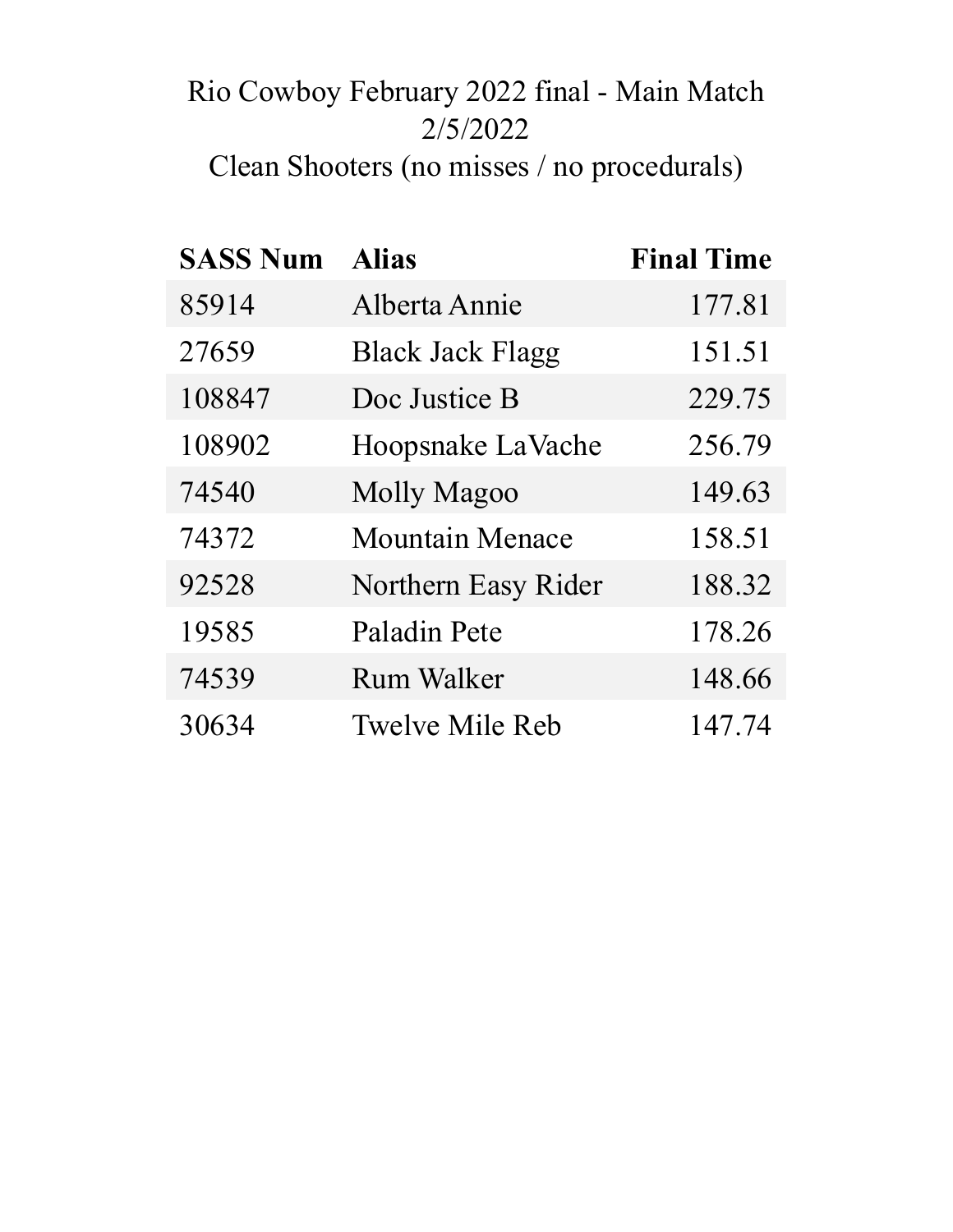#### Rio Cowboy February 2022 final - Main Match 2/5/2022 Detailed Match Results (by time)

| Match          |                           |                     | Final  |      |                                                                                            |                 |                   | Stage 1   |           |                         |                                                                                                |                |                | Stage 2         |       |                         |                             |                 |                       | Stage 3         |           |                         |                   |                 |                                  | Stage 4                     |                         |             |                         |                                   | Stage 5                                               |                |                                         |                 |                 | Stage 6         |                         |
|----------------|---------------------------|---------------------|--------|------|--------------------------------------------------------------------------------------------|-----------------|-------------------|-----------|-----------|-------------------------|------------------------------------------------------------------------------------------------|----------------|----------------|-----------------|-------|-------------------------|-----------------------------|-----------------|-----------------------|-----------------|-----------|-------------------------|-------------------|-----------------|----------------------------------|-----------------------------|-------------------------|-------------|-------------------------|-----------------------------------|-------------------------------------------------------|----------------|-----------------------------------------|-----------------|-----------------|-----------------|-------------------------|
| Finish         | Alias                     | Category            | Time   | Rank | Raw                                                                                        | $M \mid P$      |                   |           | $ B $ Fin | Rank                    | Raw                                                                                            |                |                | M   P   B   Fin |       | Rank                    | Raw                         |                 | $M$   $P$   $B$   Fin |                 |           | Rank                    | Raw               |                 | M   P                            | B   Fin                     | Rank                    | Raw         | M                       | P                                 | $B \mid Fin$                                          | Rank           | Raw                                     |                 |                 | M   P   B   Fin | Rank                    |
|                | Reverend Ledslinga        | SH                  | 128.09 | 17   | 17.77                                                                                      | $\overline{0}$  | $\overline{0}$    | $\vert 0$ | 17.77     | $\mathbf{1}$            | 18.81                                                                                          | $\Omega$       | $\overline{0}$ | $\mathbf{0}$    | 18.81 | -1                      | 19.36                       | $\overline{1}$  | $\mathbf{0}$          | $\vert 0 \vert$ | 24.36     | $\overline{4}$          | 26.67             | $\vert 0 \vert$ | $\Omega$                         | 26.67<br>$\Omega$           | 6                       | 16.28       | $\mathbf{0}$            | $\boldsymbol{0}$                  | $\mathbf{0}$<br>16.28                                 | 1              | 24.20                                   | $\Omega$        | 0 <sup>0</sup>  | 24.20           | $\overline{4}$          |
|                | 2   Hells Comin           | <b>ES</b>           | 139.83 | 40   | 22.06                                                                                      |                 | 0 <sup>10</sup>   |           | 27.06     | 22                      | 21.39                                                                                          | $\bf{0}$       | $\mathbf{0}$   | $\mathbf{0}$    | 21.39 | $\overline{4}$          | 22.23                       | $\bf{0}$        | $\mathbf{0}$          | 0               | 22.23     | -1                      | 22.51             | $\vert 0 \vert$ | $\mathbf{0}$                     | 22.51<br>$\Omega$           | -1                      | 19.48       | $\bf{0}$                | $\bf{0}$                          | $\bf{0}$<br>19.48                                     | 2              | 22.16                                   |                 | 0 <sup>0</sup>  | 27.16           | 10                      |
|                | 3 Twelve Mile Reb         | CAB                 | 147.74 | 57   | 18.93                                                                                      | $\mathbf{0}$    |                   |           | 18.93     | $\overline{2}$          | 19.66                                                                                          | $\mathbf{0}$   | $\mathbf{0}$   | $\overline{0}$  | 19.66 | 2                       | 38.13                       | $\overline{0}$  | $\mathbf{0}$          | $\vert 0 \vert$ | 38.13     | 40                      | 24.27             | $\vert 0 \vert$ | $\overline{0}$<br>$\Omega$       | 24.27                       | $\overline{c}$          | 21.31       | $\vert 0 \vert$         | $\boldsymbol{0}$                  | $\mathbf{0}$<br> 21.31                                | $\overline{3}$ | 25.44                                   | $\overline{0}$  | 0 <sup>0</sup>  | 25.44           | 8                       |
| $\overline{4}$ | Rum Walker                | <b>SV</b>           | 148.66 | 41   | 21.54                                                                                      | $\bf{0}$        | 0 <sup>10</sup>   |           | 21.54     | 6                       | 25.11                                                                                          | $\mathbf{0}$   | $\mathbf{0}$   | $\mathbf{0}$    | 25.11 | 10                      | 25.48                       | $\mathbf{0}$    | $\mathbf{0}$          | 0               | 25.48     | -6                      | 28.48             | $\vert 0 \vert$ | $\Omega$                         | 28.48<br>$\Omega$           | 9                       | 23.47       | $\overline{0}$          | $\bf{0}$                          | $\bf{0}$<br>23.47                                     | 5              | 24.58                                   | $\bf{0}$        | 0 <sup>0</sup>  | 24.58           | 5                       |
|                | 5   Molly Magoo           | LS.                 | 149.63 | 50   | 21.18                                                                                      | $\overline{0}$  | 0 <sup>10</sup>   |           | 21.18     | 5                       | 29.38                                                                                          | $\Omega$       | $\overline{0}$ | $\mathbf{0}$    | 29.38 | 22                      | 22.51                       | $\overline{0}$  | $\mathbf{0}$          | $\vert 0 \vert$ | 22.51     | 2                       | 27.39             | $\vert 0 \vert$ | $\overline{0}$<br>$\Omega$       | 27.39                       | $7\phantom{.0}$         | 26.24       | $\mathbf{0}$            | $\mathbf{0}$                      | $\mathbf{0}$<br>26.24                                 | 12             | 22.93                                   | $\mathbf{0}$    | 0 <sup>0</sup>  | 22.93           | 2                       |
|                | 6   Black Jack Flagg      | GP                  | 151.51 | 57   | 21.68                                                                                      | $\bf{0}$        | 0 <sup>10</sup>   |           | 21.68     | $\tau$                  | 27.82                                                                                          | $\Omega$       | $\overline{0}$ | $\overline{0}$  | 27.82 | 18                      | 24.47                       | $\overline{0}$  | $\mathbf{0}$          | $\vert 0 \vert$ | 24.47     | 5                       | 30.05             | $\vert 0 \vert$ | $\mathbf{0}$                     | $\Omega$<br>30.05           | 17                      | 22.63       | $\mathbf{0}$            | $\bf{0}$                          | $\bf{0}$<br>22.63                                     | $\overline{4}$ | 24.86                                   | $\mathbf{0}$    | 0 <sup>0</sup>  | 24.86           | 6                       |
|                | 7   Mountain Menace       | MD                  | 158.51 | 70   | 23.41                                                                                      | $\mathbf{0}$    | 0 <sup>10</sup>   |           | 23.41     | 13                      | 29.61                                                                                          | $\Omega$       | $\overline{0}$ | $\mathbf{0}$    | 29.61 | 23                      | 26.69                       | $\overline{0}$  | $\mathbf{0}$          | $\vert 0 \vert$ | 26.69     | 9                       | 25.78             | $\vert 0 \vert$ | $\overline{0}$<br>$\overline{0}$ | 25.78                       | $\overline{4}$          | 24.04       | $\mathbf{0}$            | $\mathbf{0}$                      | $\mathbf{0}$<br>24.04                                 | 6              | 28.98                                   | $\overline{0}$  | 0 <sup>0</sup>  | 28.98           | 15                      |
|                | 8   Medicine Creek Johnny | MS                  | 159.93 | 71   | 20.78                                                                                      | $\bf{0}$        | 0 <sup>10</sup>   |           | 20.78     | $\overline{4}$          | 22.04                                                                                          | $\Omega$       | $\overline{0}$ | $\mathbf{0}$    | 22.04 | 5                       | 26.51                       | $\mathbf{0}$    | $\mathbf{0}$          | $\vert 0 \vert$ | 26.51     | $7\phantom{.0}$         | 25.56             | $\vert 0 \vert$ | $\Omega$                         | 35.56                       | 28                      | 26.37       | $\mathbf{1}$            | $\bf{0}$                          | 31.37<br>$\bf{0}$                                     | 24             | 23.67                                   | $\bf{0}$        | 0 <sup>0</sup>  | 23.67           | $\overline{\mathbf{3}}$ |
|                | 9   Skinney McKinney      | MW                  | 168.97 | 95   | 22.59                                                                                      | $\overline{1}$  | $\vert 0 \vert$   | $\vert 0$ | 27.59     | 24                      | 23.56                                                                                          |                | $\mathbf{0}$   | $\mathbf{0}$    | 28.56 | 20                      | 26.63                       | $\overline{0}$  | $\mathbf{0}$          | $\vert 0 \vert$ | 26.63     | 8                       | 29.29             | $\vert 0 \vert$ | $\mathbf{0}$<br>$\Omega$         | 29.29                       | 13                      | 26.16       | $\mathbf{0}$            | $\boldsymbol{0}$                  | $\mathbf{0}$<br>26.16                                 | 11             | 30.74                                   | $\overline{0}$  | 0 <sup>0</sup>  | 30.74           | 19                      |
|                | 10   Colt Laredo          | MD                  | 177.19 | 127  | 24.61                                                                                      | $\bf{0}$        | 0 <sup>10</sup>   |           | 24.61     | 17                      | 28.11                                                                                          |                | $\mathbf{0}$   | $\mathbf{0}$    | 33.11 | 35                      | 32.43                       | $\mathbf{0}$    | $\mathbf{0}$          | $\vert 0 \vert$ | 32.43     | 28                      | 28.68             | $\vert 0 \vert$ | $\Omega$                         | 28.68<br>$\Omega$           | 11                      | 27.45       | $\vert 0 \vert$         | $\bf{0}$                          | $\mathbf{0}$<br>27.45                                 | 16             | 25.91                                   |                 | 0 <sup>0</sup>  | 30.91           | 20                      |
|                | 11   Two Rig A Tony       | CAB                 | 177.55 | 117  | 22.07                                                                                      | $\mathbf{0}$    |                   |           | 22.07     | 8                       | 25.19                                                                                          | $\overline{0}$ | $\mathbf{0}$   | $\mathbf{0}$    | 25.19 | 11                      | 23.00                       | $\overline{0}$  | $\mathbf{0}$          | $\vert 0 \vert$ | 23.00     | $\overline{\mathbf{3}}$ | 26.30             | $\vert$ 2       | $\mathbf{0}$<br>$\Omega$         | 36.30                       | 30                      | 21.00       | $\vert$ 2               | $\boldsymbol{0}$                  | $\mathbf{0}$<br>31.00                                 | 22             | 24.99                                   | 3               | 0 <sup>0</sup>  | 39.99           | 43                      |
| 12             | Alberta Annie             | LV                  | 177.81 | 127  | 24.75                                                                                      | $\overline{0}$  | 0 <sup>10</sup>   |           | 24.75     | 19                      | 34.48                                                                                          | $\Omega$       | $\overline{0}$ | $\mathbf{0}$    | 34.48 | 38                      | 31.14                       | $\bf{0}$        | $\mathbf{0}$          | $\vert 0 \vert$ | 31.14     | 21                      | 29.99             | $\vert 0 \vert$ | $\Omega$                         | 29.99<br>$\Omega$           | 16                      | 25.40       | $\vert 0 \vert$         | $\bf{0}$                          | $\bf{0}$<br>25.40                                     | 9              | 32.05                                   | $\bf{0}$        | 0 <sup>0</sup>  | 32.05           | 24                      |
|                | 13   Paladin Pete         | GP                  | 178.26 | 119  | 27.03                                                                                      | $\mathbf{0}$    |                   |           | 27.03     | 21                      | 27.93                                                                                          | $\Omega$       | $\mathbf{0}$   | $\mathbf{0}$    | 27.93 | 19                      | 31.37                       | $\vert 0 \vert$ | $\mathbf{0}$          | $\vert 0 \vert$ | 31.37     | 23                      | 34.70             | $\vert 0 \vert$ | $\mathbf{0}$<br>$\Omega$         | 34.70                       | 25                      | 28.28       | $\mathbf{0}$            | $\boldsymbol{0}$                  | $\mathbf{0}$<br>28.28                                 | 17             | 28.95                                   | $\mathbf{0}$    | 0 <sup>0</sup>  | 28.95           | 14                      |
|                | 14   Rowdy Otis           | <b>GP</b>           | 179.32 | 119  | 26.63                                                                                      |                 | 0 <sup>10</sup>   |           | 31.63     | 32                      | 25.82                                                                                          | $\Omega$       | $\mathbf{0}$   | $\mathbf{0}$    | 25.82 | 13                      | 29.38                       | $\mathbf{0}$    | $\mathbf{0}$          | $\vert 0 \vert$ | 29.38     | 14                      | 28.62             | $\vert 0 \vert$ | $\Omega$                         | 28.62<br>$\Omega$           | 10                      | 28.76       | $\mathbf{0}$            | $\bf{0}$                          | $\bf{0}$<br>28.76                                     | 18             | 35.11                                   | $\bf{0}$        | 0 <sup>0</sup>  | 35.11           | 32                      |
|                | 15   Sanokee Sage         | CB                  | 182.35 | 117  | 23.19                                                                                      | $\vert 0 \vert$ |                   |           | 23.19     | 11                      | 43.07                                                                                          |                | $\mathbf{0}$   | $\mathbf{0}$    | 48.07 | 54                      | 31.40                       | $\overline{1}$  | $\mathbf{0}$          | $\vert 0 \vert$ | 36.40     | 35                      | 28.36             | $\vert 0 \vert$ | $\mathbf{0}$                     | 28.36<br>$\Omega$           | $\,8\,$                 | 24.16       | $\mathbf{0}$            | $\mathbf{0}$                      | 24.16<br>$\mathbf{0}$                                 | 8              | 22.17                                   | $\vert 0 \vert$ | 0 <sup>0</sup>  | 22.17           | 1                       |
|                | 16   Silver Spurs Charlie | CAB                 | 182.71 | 115  | 23.22                                                                                      | $\bf{0}$        | 0 <sup>10</sup>   |           | 23.22     | 12                      | 25.62                                                                                          | $\Omega$       | $\overline{0}$ | $\mathbf{0}$    | 25.62 | 12                      | 22.02                       | $\overline{2}$  | $\mathbf{0}$          | $\vert 0 \vert$ | 32.02     | 26                      | 25.55             | $\vert 0 \vert$ | $\Omega$                         | 25.55<br>$\Omega$           | $\overline{\mathbf{3}}$ | 36.26       | $\overline{\mathbf{3}}$ | $\bf{0}$                          | $\bf{0}$<br>51.26                                     | 55             | 25.04                                   | $\bf{0}$        | 0 <sup>0</sup>  | 25.04           | $7\phantom{.0}$         |
|                | 17   Pleasant Valley Kid  | SD                  | 182.76 | 131  | 27.07                                                                                      | $\overline{0}$  |                   |           | 27.07     | 23                      | 29.84                                                                                          | $\Omega$       | $\overline{0}$ | $\mathbf{0}$    | 29.84 | 25                      | 29.54                       | $\overline{0}$  | $\mathbf{0}$          | $\vert 0 \vert$ | 29.54     | 15                      | 29.53             |                 | $\mathbf{0}$<br>$\Omega$         | 34.53                       | 24                      | 27.62       | $\mathbf{1}$            | $\boldsymbol{0}$                  | $\mathbf{0}$<br>32.62                                 | 28             | 29.16                                   | $\mathbf{0}$    | 0 <sup>0</sup>  | 29.16           | 16                      |
|                | 18   Southwest Trapper    | CC                  | 185.16 | 137  | 23.68                                                                                      | $\mathbf{0}$    | 0 <sup>10</sup>   |           | 23.68     | 15                      | 24.79                                                                                          | $\Omega$       | $\mathbf{0}$   | $\overline{0}$  | 24.79 | $\overline{7}$          | 37.17                       | $\overline{0}$  | $\mathbf{0}$          | 0               | 37.17     | 37                      | 27.78             |                 | $\Omega$                         | 32.78<br>$\Omega$           | 21                      | 32.84       | $\bf{0}$                | $\bf{0}$                          | 32.84<br>$\bf{0}$                                     | 29             | 33.90                                   | $\bf{0}$        | 0 <sup>0</sup>  | 33.90           | 28                      |
|                | 19 Prairie Storm          | LS.                 | 187.30 | 139  | 22.14                                                                                      | $\overline{0}$  |                   |           | 22.14     | 9                       | 27.69                                                                                          | $\Omega$       | $\mathbf{0}$   | $\mathbf{0}$    | 27.69 | 17                      | 27.80                       | $\mathbf{0}$    | $\mathbf{0}$          | $\vert 0 \vert$ | 27.80     | 11                      | 37.44             |                 | $\mathbf{0}$<br>$\Omega$         | 42.44                       | 43                      | 31.87       | $\vert 0 \vert$         | $\boldsymbol{0}$                  | 31.87<br>$\mathbf{0}$                                 | 25             | 35.36                                   | $\overline{0}$  | 0 <sup>0</sup>  | 35.36           | 34                      |
| 20             | Columbine                 | GD                  | 187.40 | 147  | 27.91                                                                                      | $\bf{0}$        | $\overline{0}$    | $\vert 0$ | 27.91     | 25                      | 26.39                                                                                          |                | $\mathbf{0}$   | $\overline{0}$  | 31.39 | 29                      | 36.48                       | $\mathbf{0}$    | $\mathbf{0}$          | $\vert 0 \vert$ | 36.48     | 36                      | 31.38             |                 | $\Omega$                         | 36.38<br>$\Omega$           | 31                      | 26.68       | $\bf{0}$                | $\bf{0}$                          | $\bf{0}$<br>26.68                                     | 14             | 28.56                                   | $\bf{0}$        | 0 <sup>0</sup>  | 28.56           | 12                      |
|                | 21   Mike Bastian         | M <sup>9</sup>      | 187.84 | 141  | 23.82                                                                                      | $\overline{1}$  |                   |           | 28.82     | 26                      | 26.69                                                                                          | $\Omega$       | $\mathbf{0}$   | $\mathbf{0}$    | 26.69 | 15                      | 31.30                       | $\overline{0}$  | $\mathbf{0}$          | $\vert 0 \vert$ | 31.30     | 22                      | 36.74             |                 | $\mathbf{0}$<br>$\overline{0}$   | 41.74                       | 41                      | 25.01       | $\mathbf{1}$            | $\boldsymbol{0}$                  | $\mathbf{0}$<br>30.01                                 | 20             | 29.28                                   | $\overline{0}$  | 0 <sup>0</sup>  | 29.28           | 17                      |
|                | 22   Northern Easy Rider  | ES                  | 188.32 | 140  | 22.33                                                                                      | $\overline{0}$  | $\overline{0}$    | $\vert 0$ | 22.33     | 10                      | 22.56                                                                                          | $\Omega$       | $\overline{0}$ | $\mathbf{0}$    | 22.56 | 6                       | 45.54                       | $\mathbf{0}$    | $\mathbf{0}$          | 0               | 45.54     | 50                      | 31.51             | $\vert 0 \vert$ | $\mathbf{0}$                     | 31.51<br>$\Omega$           | 18                      | 30.56       | $\overline{0}$          | $\bf{0}$                          | $\bf{0}$<br>30.56                                     | 21             | 35.82                                   | $\bf{0}$        | 0 <sup>0</sup>  | 35.82           | 35                      |
|                | $23$ Lefty Jo             | GD                  | 189.26 | 134  | 25.54                                                                                      | $\overline{0}$  | 0 <sup>10</sup>   |           | 25.54     | 20                      | 22.54                                                                                          |                | $\mathbf{0}$   | $\mathbf{0}$    | 27.54 | 16                      | 26.87                       | $\overline{0}$  | $\mathbf{0}$          | $\vert 0 \vert$ | 26.87     | 10                      | 29.27             | $\vert 0 \vert$ | $\mathbf{0}$<br>$\Omega$         | 29.27                       | 12                      | 48.52       | $\mathbf{0}$            | $\boldsymbol{0}$                  | $\mathbf{0}$<br>48.52                                 | 53             | 31.52                                   | $\vert 0 \vert$ | 0 <sup>0</sup>  | 31.52           | 23                      |
|                | 24   Ridgway Plinker      | SV                  | 190.69 | 149  | 31.66                                                                                      | $\bf{0}$        | 0 <sup>10</sup>   |           | 31.66     | 33                      | 26.51                                                                                          | $\theta$       | $\overline{0}$ | $\overline{0}$  | 26.51 | 14                      | 30.44                       | $\mathbf{0}$    | $\mathbf{0}$          | $\vert 0 \vert$ | 30.44     | 18                      | 31.86             | $\vert 0 \vert$ | $\Omega$                         | 31.86<br>$\Omega$           | 19                      | 26.27       | $\mathbf{1}$            | $\bf{0}$                          | $\bf{0}$<br>31.27                                     | 23             | 38.95                                   | $\bf{0}$        | 0 <sup>10</sup> | 38.95           | 42                      |
|                | 25   Short Fingered Bill  | CC                  | 190.95 | 154  | 25.84                                                                                      | $\overline{1}$  |                   |           | 30.84     | 31                      | 28.13                                                                                          |                | $\mathbf{0}$   | $\mathbf{0}$    | 33.13 | 36                      | 29.02                       | $\overline{0}$  | $\mathbf{0}$          | $\vert 0 \vert$ | 29.02     | 13                      | 29.85             | $\vert 0 \vert$ | $\mathbf{0}$<br>$\Omega$         | 29.85                       | 15                      | 26.37       | $\vert 0 \vert$         | $\boldsymbol{0}$                  | $\mathbf{0}$<br>26.37                                 | 13             | 31.74                                   | $\overline{2}$  | 0 <sup>0</sup>  | 41.74           | 46                      |
|                | $26$   English Al         | ES                  | 197.81 | 175  | 24.65                                                                                      | $\bf{0}$        | 0 <sup>10</sup>   |           | 24.65     | 18                      | 29.63                                                                                          |                | $\overline{0}$ | $\mathbf{0}$    | 34.63 | 39                      | 26.13                       | $\overline{2}$  | $\mathbf{0}$          | $\vert 0 \vert$ | 36.13     | 33                      | 26.86             |                 | $\Omega$<br>$\Omega$             | 31.86                       | 19                      | 31.92       | $\mathbf{1}$            | $\bf{0}$                          | $\bf{0}$<br>36.92                                     | 40             | 28.62                                   |                 | 0 <sup>10</sup> | 33.62           | 26                      |
|                | 27   Orin Sackett         | SV                  | 202.47 | 180  | 27.29                                                                                      | $\vert 2 \vert$ | $\vert 0 \vert$   | $\vert 0$ | 37.29     | 46                      | 31.19                                                                                          | $\overline{0}$ | $\mathbf{0}$   | $\mathbf{0}$    | 31.19 | 28                      | 31.98                       | $\overline{0}$  | $\mathbf{0}$          | $\vert 0 \vert$ | 31.98     | 25                      | 33.09             | $\vert 0 \vert$ | $\Omega$                         | 43.09                       | 44                      | 24.41       | $\mathbf{1}$            | $\boldsymbol{0}$                  | $\mathbf{0}$<br>29.41                                 | 19             | 29.51                                   | $\mathbf{0}$    | 0 <sup>0</sup>  | 29.51           | 18                      |
|                | 28   Rowdy Lane           | SH                  | 202.65 | 125  | 19.82                                                                                      | $\mathbf{0}$    | $\overline{0}$    | $\vert 0$ | 19.82     | $\overline{\mathbf{3}}$ | 21.07                                                                                          | $\bf{0}$       | $\mathbf{0}$   | $\overline{0}$  | 21.07 | $\overline{\mathbf{3}}$ | 42.10                       | 6               | $\mathbf{0}$          | $\vert 0 \vert$ | 72.10     | 67                      | 26.18             | $\vert 0 \vert$ | $\mathbf{0}$                     | 26.18<br>$\Omega$           | 5                       | 32.23       | $\bf{0}$                | $\bf{0}$                          | 32.23<br>$\bf{0}$                                     | 26             | 31.25                                   | $\bf{0}$        | 0 <sup>10</sup> | 31.25           | 21                      |
|                | 29   Dakota Wrangler      | M <sub>9</sub>      | 203.89 | 192  | 27.57                                                                                      | $\overline{1}$  | $\overline{0}$    | $\vert 0$ | 32.57     | 35                      | 30.12                                                                                          | $\overline{0}$ | $\mathbf{0}$   | $\mathbf{0}$    | 30.12 | 27                      | 32.49                       | $\overline{0}$  | $\mathbf{0}$          | $\vert 0 \vert$ | 32.49     | 29                      | 39.99             | $\vert 0 \vert$ | $\overline{0}$<br>$\Omega$       | 39.99                       | 36                      | 33.59       | $\vert 0 \vert$         | $\boldsymbol{0}$                  | $\mathbf{0}$<br>33.59                                 | 32             | 35.13                                   | $\vert 0 \vert$ | 0 <sup>0</sup>  | 35.13           | 33                      |
|                | 30   Lefty Henderson      | SD                  | 210.69 | 192  | 42.86                                                                                      | $\mathbf{0}$    | 0 <sup>10</sup>   |           | 42.86     | 55                      | 25.46                                                                                          | 3              | $\mathbf{0}$   | $\overline{0}$  | 40.46 | 43                      | 26.81                       | 1               | $\mathbf{0}$          | $\vert 0 \vert$ | 31.81     | 24                      | 29.78             | $\vert 0 \vert$ | $\Omega$                         | 29.78<br>$\Omega$           | 14                      | 27.08       | $\bf{0}$                | $\bf{0}$                          | $\bf{0}$<br>27.08                                     | 15             | 38.70                                   | $\bf{0}$        | 0 <sup>10</sup> | 38.70           | 41                      |
|                | 31   Splitthumb           | ES                  | 211.33 | 189  | 29.45                                                                                      | $\overline{1}$  | $\vert 0 \vert 0$ |           | 34.45     | 39                      | 33.88                                                                                          | $\overline{0}$ | $\mathbf{1}$   | $\mathbf{0}$    | 43.88 | 48                      | 29.54                       | $\overline{0}$  | $\mathbf{0}$          | $\vert 0 \vert$ | 29.54     | 15                      | 27.84             |                 | $\overline{0}$<br>$\Omega$       | 32.84                       | 22                      | 27.52       | $\mathbf{1}$            | $\boldsymbol{0}$                  | 32.52<br>$\mathbf{0}$                                 | 27             | 33.10                                   |                 | 0 <sup>0</sup>  | 38.10           | 38                      |
|                | 32   Hail "Hot" Mary      | LG                  | 214.55 | 201  | 29.14                                                                                      | $\overline{1}$  | $\overline{0}$    | $\vert 0$ | 34.14     | 38                      | 28.63                                                                                          | $\theta$       | $\overline{0}$ | $\mathbf{0}$    | 28.63 | 21                      | 34.99                       | $\bf{0}$        | $\mathbf{0}$          | $\vert 0 \vert$ | 34.99     | 30                      | 46.92             | $\vert 0 \vert$ | $\Omega$                         | 46.92<br>$\Omega$           | 46                      | 35.82       | $\bf{0}$                | $\bf{0}$                          | $\mathbf{0}$<br>35.82                                 | 37             | 34.05                                   | $\mathbf{0}$    | 0 <sup>0</sup>  | 34.05           | 29                      |
|                | 33 Gospel Sharp           | SG                  | 219.40 | 215  | 30.00                                                                                      | $\mathbf{0}$    |                   |           | 30.00     | 28                      | 29.47                                                                                          | $\overline{0}$ | $\mathbf{1}$   | $\mathbf{0}$    | 39.47 | 41                      | 36.15                       | 1               | $\mathbf{0}$          | $\vert 0 \vert$ | 41.15     | 44                      | 35.38             |                 | $\overline{0}$<br>$\Omega$       | 40.38                       | 38                      | 28.66       | $\mathbf{1}$            | $\boldsymbol{0}$                  | $\mathbf{0}$<br>33.66                                 | 33             | 29.74                                   |                 | 0 <sup>0</sup>  | 34.74           | 31                      |
|                | 34   Kan-Do Kate          | CL.                 | 219.41 | 198  | 23.65                                                                                      | $\mathbf{0}$    | $\overline{0}$    | $\vert 0$ | 23.65     | 14                      | 25.04                                                                                          | $\Omega$       | $\mathbf{0}$   | $\Omega$        | 25.04 | 9                       | 32.51                       | $\overline{2}$  | $\mathbf{0}$          | $\Omega$        | 42.51     | 46                      | 32.49             |                 | $\Omega$                         | 37.49                       | 32                      | 32.43       | $\overline{4}$          | $\bf{0}$                          | 52.43<br>$\mathbf{0}$                                 | 58             | 33.29                                   |                 | 0 <sup>1</sup>  | 38.29           | 39                      |
|                | $35$ Sunny Jo             | GD                  | 223.62 | 215  | $30.59 \mid 0$                                                                             |                 |                   |           | 0 0 30.59 | 30                      | $29.63 \mid 0$                                                                                 |                |                |                 | 29.63 | 24                      | 38.80                       | $\overline{1}$  | $0 \mid 0$            |                 | 43.80     | 47                      | 39.40             | $\vert 0 \vert$ | $0 \mid 0$                       | 39.40                       | 35                      | $41.33$   1 |                         | $\overline{0}$<br>$\vert 0 \vert$ | 46.33                                                 | 52             | 33.87                                   | $\vert 0 \vert$ | 0 <sup>1</sup>  | 33.87           | 27                      |
|                | 36   Swegian Lady         | GD                  | 224.28 | 223  | $37.06$   1   0   0   42.06                                                                |                 |                   |           |           |                         | $32.61$   0   0   0   32.61                                                                    |                |                |                 |       | 34                      | $30.56$   0   0   0   30.56 |                 |                       |                 |           |                         |                   |                 |                                  | $34.02$   0   0   0   34.02 |                         |             |                         |                                   | 44.33   0   0   0   44.33                             |                | $35.70$   1   0   0   40.70             |                 |                 |                 | 45                      |
|                | 37   Dakota Wild Kat      | LD                  | 225.59 | 218  | $\begin{array}{ c c c c c c c c c c c } \hline 29.65 & 0 & 0 & 29.65 \\\hline \end{array}$ |                 |                   |           |           | 27                      | 38.89 $\begin{array}{ c c c c c c c c } \hline 38.89 & 2 & 0 & 0 & 48.89 \ \hline \end{array}$ |                |                |                 |       | 56                      | $39.59$   1                 |                 |                       |                 | 0 0 44.59 | 49                      |                   |                 |                                  | $34.88$ 0 0 0 34.88         | 26                      |             |                         |                                   | $31.28$ 1 0 0 36.28                                   | 38             | $31.30 \mid 0 \mid 0 \mid 0 \mid 31.30$ |                 |                 |                 | 22                      |
|                | $38$ R J Rust             | CAB                 | 227.52 | 227  | 29.82 1                                                                                    |                 |                   |           | 0 0 34.82 | 40                      | 34.30 0 0 0 34.30                                                                              |                |                |                 |       | 37                      | $30.65$   0   0   0   30.65 |                 |                       |                 |           | 20                      |                   |                 |                                  | $33.84$ 3 0 0 48.84         | 51                      |             |                         |                                   | $39.52$ 1 0 0 44.52                                   | 49             | $34.39 \mid 0 \mid 0 \mid 0 \mid 34.39$ |                 |                 |                 | 30                      |
|                | 39 Doc Justice B          | SV                  | 229.75 | 238  | $35.30 \mid 0 \mid 0 \mid 0 \mid 35.30$                                                    |                 |                   |           |           | 42                      | $32.11 \mid 0 \mid 0 \mid 0 \mid 32.11$                                                        |                |                |                 |       | 32                      | $36.26$ 0 0 0 36.26         |                 |                       |                 |           | 34                      |                   |                 |                                  | 41.84 0 0 0 41.84           | 42                      |             |                         |                                   | $32.86$ 0 0 0 32.86                                   | 30             | 51.38 0 0 0 51.38                       |                 |                 |                 | 58                      |
|                | 40   Claudia Feather      | LH                  | 232.42 | 214  | $32.68$   0   0   0   32.68                                                                |                 |                   |           |           | 36                      | $30.05 \begin{array}{ c c c c c } \hline 0 & 0 & 0 & 30.05 \end{array}$                        |                |                |                 |       | 26                      | $30.12$   1   0   0   35.12 |                 |                       |                 |           | 31                      |                   |                 |                                  | $38.56$ 6 0 0 68.56         | 65                      |             |                         |                                   | $33.14$ 0 0 0 33.14                                   | 31             | $32.87$   0   0   0                     |                 |                 | 32.87           | 25                      |
|                | 41   Special K            | $\operatorname{GD}$ | 233.59 | 243  | $31.77$ 0 0 0 31.77                                                                        |                 |                   |           |           | 34                      | $31.50 \mid 0 \mid 0 \mid 0 \mid 31.50$                                                        |                |                |                 |       | 30                      | $36.08$   2   0   0   46.08 |                 |                       |                 |           | 51                      |                   |                 |                                  | $36.27$ 0 0 0 36.27         | 29                      |             |                         |                                   | 39.03 $\begin{vmatrix} 1 & 0 & 0 \end{vmatrix}$ 44.03 | 47             | 43.94 0 0 0 43.94                       |                 |                 |                 | 52                      |
|                | $42$ Curly Bill           | ES                  | 234.69 | 196  | $37.28 \,   \, 0$                                                                          |                 |                   |           | 0 0 37.28 | 45                      | $42.05$   2                                                                                    |                |                | $1 \ 0 \ 62.05$ |       | 62                      | 28.77 0 0 0 28.77           |                 |                       |                 |           | 12                      | $42.52 \,   \, 0$ |                 | $\vert 0 \vert$                  | 52.52                       | 55                      |             |                         |                                   | 25.51 0 0 0 25.51                                     | 10             | $28.56$ 0 0 0 28.56                     |                 |                 |                 | 12                      |
|                |                           |                     |        |      |                                                                                            |                 |                   |           |           |                         |                                                                                                |                |                |                 |       |                         |                             |                 |                       |                 |           |                         |                   |                 |                                  |                             |                         |             |                         |                                   |                                                       |                |                                         |                 |                 |                 |                         |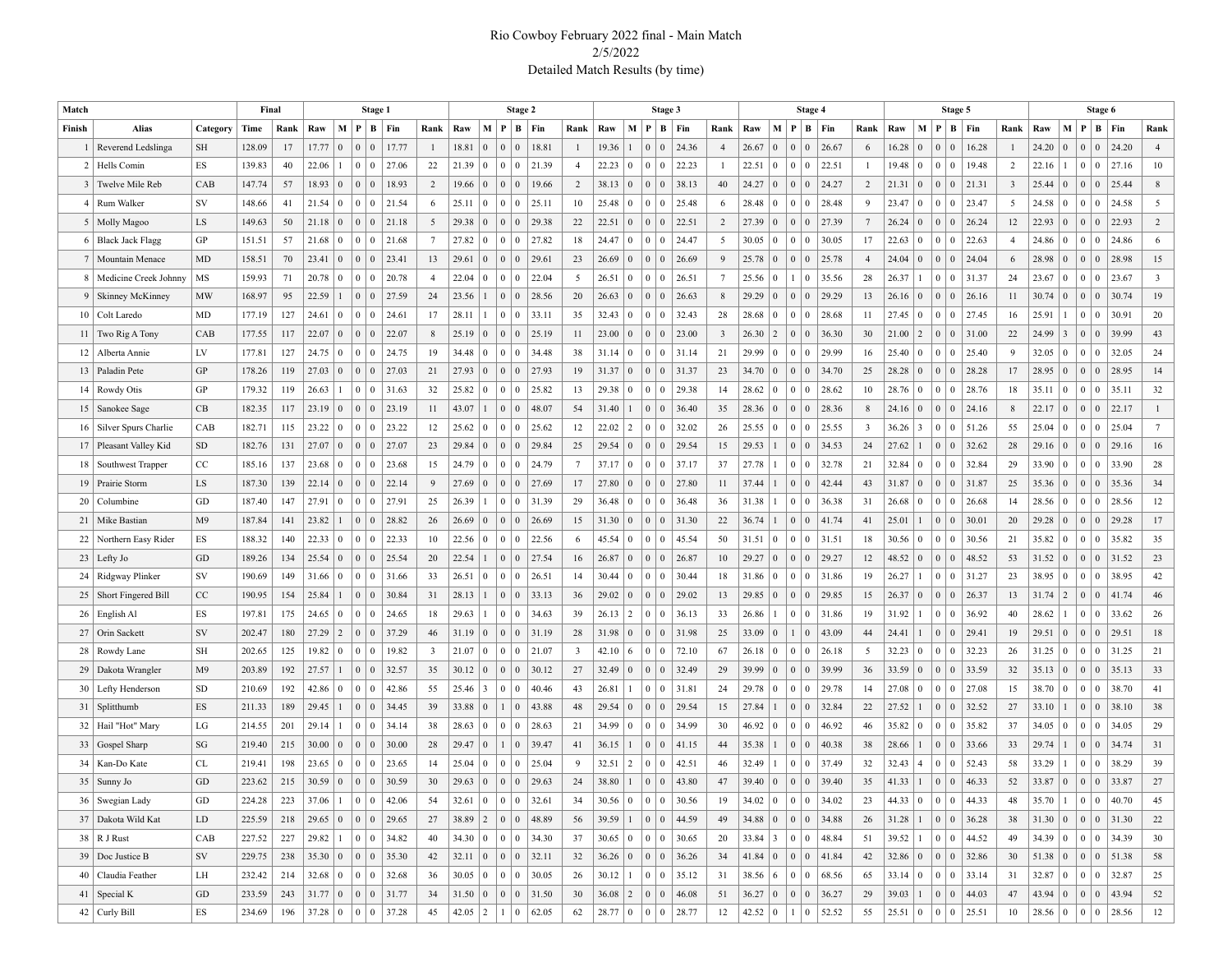| Match  |                         |            | Final  |      |                |                 |                                                 | Stage 1                |                 |      |                |                |                | Stage 2         |                |    |                |                 |                          | Stage 3                  |        |      |                |                 | Stage 4                                              |         |                |                   |                 |                | Stage 5         |             |      |                |                 |                 | Stage 6         |                       |      |
|--------|-------------------------|------------|--------|------|----------------|-----------------|-------------------------------------------------|------------------------|-----------------|------|----------------|----------------|----------------|-----------------|----------------|----|----------------|-----------------|--------------------------|--------------------------|--------|------|----------------|-----------------|------------------------------------------------------|---------|----------------|-------------------|-----------------|----------------|-----------------|-------------|------|----------------|-----------------|-----------------|-----------------|-----------------------|------|
| Finish | <b>Alias</b>            | Category   | Time   | Rank | Raw            |                 |                                                 |                        | M   P   B   Fin | Rank | Raw            |                | M P            |                 | $B$   Fin      |    | Rank Raw       | М               |                          | $P \mid B \mid Fin$      |        | Rank | Raw            | $M$   $P$       |                                                      | B   Fin | Rank           | Raw               | M               | $\mathbf{P}$   | B Fin           |             | Rank | Raw            |                 |                 |                 | M   P   B   Fin       | Rank |
| 43     | Cowboy Rick             | FCG        | 239.88 | 237  | 29.94          | 2               | 0 0                                             |                        | 39.94           | 48   | 31.91          | $\overline{3}$ | $\overline{0}$ | 0 <sup>1</sup>  | 46.91          | 52 | 27.04          |                 | 0 <sup>10</sup>          |                          | 32.04  | 27   | 38.10          | $\vert 2 \vert$ | $\overline{0}$<br>$\overline{0}$                     | 48.10   | 50             | 35.80             | 2               | $\overline{0}$ | $\overline{0}$  | 145.80      | 51   | $27.09 \mid 0$ |                 |                 |                 | $0 \mid 0 \mid 27.09$ | 9    |
|        | 44 Jimmy Yuma           | <b>ES</b>  | 242.53 | 260  | 33.20          | $\overline{0}$  | 0 0                                             |                        | 33.20           | 37   | 40.67          | $\Omega$       | $\Omega$       | $\Omega$        | 40.67          | 44 | 37.32          | $\vert 0 \vert$ |                          | 0 <sup>10</sup>          | 37.32  | 38   | $37.91$   2    |                 | $\Omega$<br>$\Omega$                                 | 47.91   | 48             | 40.70             | $\sqrt{0}$      | $\overline{0}$ | $\overline{0}$  | 40.70       | 43   | $42.73 \mid 0$ |                 |                 | 0 <sup>10</sup> | 42.73                 | 50   |
| 45     | Willy Hitum             | <b>SD</b>  | 243.76 | 255  | 35.71          | $\mathbf{0}$    | $\vert 0 \vert 0 \vert$                         |                        | 35.71           | 43   | 45.58          |                | $\overline{0}$ | $\overline{0}$  | 50.58          | 57 | $39.49$   2    |                 | 0 <sup>10</sup>          |                          | 49.49  | 56   | 35.52          | $\overline{0}$  | $0$ 0                                                | 35.52   | 27             | 35.65             | $\vert 0 \vert$ | $\overline{0}$ | $\vert 0 \vert$ | 35.65       | 36   | 36.81          | $\vert 0 \vert$ |                 | 0 <sup>10</sup> | 36.81                 | 36   |
| 46     | Audacious Annie         | LG         | 252.38 | 271  | $31.34$   2    |                 |                                                 |                        | 0 0 41.34       | 51   | 38.89 0        |                | $\Omega$       | $\overline{0}$  | 38.89          | 40 | 35.64          | $\overline{0}$  | 0 <sup>10</sup>          |                          | 35.64  | 32   | $40.08 \mid 0$ |                 | $\Omega$<br>$\Omega$                                 | 40.08   | 37             | 47.90             | $\mathbf{1}$    | $\overline{0}$ | $\overline{0}$  | 52.90       | 60   | $38.53$   1    |                 |                 | 0 <sup>10</sup> | 43.53                 | 51   |
| 47     | Crabby Hayes            | ES.        | 253.64 | 265  | 30.49          | $\overline{0}$  |                                                 |                        | 30.49           | 29   | 30.11          | 2              | $\overline{0}$ | $\overline{0}$  | 40.11          | 42 | 33.11          | 3               | 0 <sup>10</sup>          |                          | 48.11  | 54   | 37.90          | $\overline{0}$  | $\Omega$<br>$\overline{0}$                           | 37.90   | 33             | 36.51             | $\vert 4 \vert$ | $\overline{0}$ | $\overline{0}$  | 56.51       | 63   | $40.52 \mid 0$ |                 |                 | 0 <sup>10</sup> | 40.52                 | 44   |
|        | 48   Hoopsnake LaVache  | GF         | 256.79 | 284  | $40.83 \pm 0$  |                 |                                                 | 0 <sub>10</sub>        | 40.83           | 49   | $41.08 \mid 0$ |                | $\Omega$       | $\overline{0}$  | 41.08          | 45 | $43.91 \pm 0$  |                 | 0 <sup>10</sup>          |                          | 43.91  | 48   | $44.46 \mid 0$ |                 | $\Omega$<br>$\Omega$                                 | 44.46   | 45             | $37.05 \pm 0$     |                 | $\overline{0}$ | $\overline{0}$  | 137.05      | 41   | $49.46 \pm 0$  |                 |                 | 0 <sup>10</sup> | 149.46                | 56   |
|        | 49   Dimpled Darlin     | GD         | 261.25 | 281  | 31.89          | 2               | $\begin{array}{c c} 0 & 0 \end{array}$          |                        | 41.89           | 53   | 31.60          | $\Omega$       | $\Omega$       | $\overline{0}$  | 31.60          | 31 | 42.07          |                 |                          | $\vert 0 \vert$          | 57.07  | 60   | 39.09          | $\overline{0}$  | $\Omega$<br>$\Omega$                                 | 39.09   | 34             | 49.07             | $\overline{0}$  | $\overline{0}$ | $\overline{0}$  | 49.07       | 54   | 42.53          | $\overline{0}$  | 0 <sup>10</sup> |                 | 42.53                 | 49   |
|        | 50   Boulder Canyon Bob | CC         | 264.82 | 288  | $36.10 \mid 0$ |                 |                                                 |                        | 0 0 36.10       | 44   | 41.57          |                | $\mathbf{0}$   | $\overline{0}$  | 46.57          | 51 | 38.91          | $\bf{0}$        | 0 <sup>10</sup>          |                          | 38.91  | 42   | $42.28$ 0      |                 | 1<br>$\mathbf{0}$                                    | 52.28   | 53             | 36.90             | $\overline{0}$  | $\overline{0}$ | $\overline{0}$  | 36.90       | 39   | 49.06          |                 |                 | 0 <sup>10</sup> | 54.06                 | 59   |
|        | 51   Red Jack           | CAB        | 265.82 | 292  | 35.27          | $\overline{0}$  |                                                 |                        | 35.27           | 41   | 43.76          | $\overline{0}$ | $\overline{0}$ | $\overline{0}$  | 43.76          | 47 | $39.00 \mid 0$ |                 | 0 <sup>10</sup>          |                          | 39.00  | 43   | $45.78$ 3      |                 | $\overline{0}$<br>0 <sup>1</sup>                     | 60.78   | 62             | $43.05 \pm 0$     |                 | $\overline{0}$ | $\overline{0}$  | 43.05       | 46   | $43.96 \mid 0$ |                 |                 | 0 <sup>10</sup> | 43.96                 | 53   |
|        | 52 Paca McMasters       | SV         | 268.16 | 295  | 36.39          | $\sqrt{2}$      | 0 0                                             |                        | 46.39           | 56   | 44.19          | $\Omega$       | $\overline{0}$ | $\overline{0}$  | 44.19          | 49 | $38.63 \pm 0$  |                 | 0 <sup>10</sup>          |                          | 38.63  | 41   | 35.61          |                 | $\overline{0}$<br>$\overline{0}$                     | 40.61   | 39             | 51.70             | $\overline{0}$  | $\overline{0}$ |                 | $ 0 $ 51.70 | 56   | 36.64          | $\overline{0}$  |                 | $1 \mid 0$      | 46.64                 | 54   |
|        | 53 Honey Gun            | LV         | 279.01 | 307  | 41.51          | $\overline{0}$  |                                                 |                        | 41.51           | 52   | 38.44          |                | $\overline{0}$ | $\overline{0}$  | 43.44          | 46 | $50.88$   0    |                 | 0 <sup>10</sup>          |                          | 50.88  | 57   | $60.26 \mid 0$ |                 | $\Omega$<br>$\Omega$                                 | 60.26   | 61             | $41.13 \mid 0$    |                 | $\overline{0}$ | $\overline{0}$  | 41.13       | 44   | $41.79$ 0      |                 | $\overline{0}$  | $\Omega$        | 41.79                 | 47   |
| 54     | Sweet Shot Sue          | L9         | 279.49 | 306  | 36.05          | -1              | $\vert 0 \vert 0 \vert$                         |                        | 41.05           | 50   | 40.08          |                | $\overline{0}$ | $\overline{0}$  | 45.08          | 50 | 54.24          |                 |                          | 0 <sup>10</sup>          | 59.24  | 61   | 50.02          | $\mathbf{0}$    | $\Omega$<br>$\overline{0}$                           | 50.02   | 52             | 42.00             | $\vert 0 \vert$ | $\overline{0}$ | $\vert 0 \vert$ | 42.00       | 45   | $42.10 \mid 0$ |                 |                 | 0 <sup>10</sup> | 42.10                 | 48   |
|        | 55   Flyin Shootist     | MW         | 280.57 | 125  | 23.81          | $\mathbf{0}$    |                                                 |                        | 23.81           | 16   | $24.89 \mid 0$ |                | $\overline{0}$ |                 | $0 \mid 24.89$ | 8  | 24.80          |                 | 0 <sup>10</sup>          |                          | 29.80  | 17   | <b>SDO</b>     | $\overline{0}$  | $\overline{0}$<br>$\Omega$                           | 150.00  | 67             | $24.04 \pm 0$     |                 | $\overline{0}$ | $\vert 0 \vert$ | 24.04       | 6    | $28.03 \mid 0$ |                 |                 | $0 \mid 0$      | 28.03                 | 11   |
|        | 56   Cpl. Quayne        | SD.        | 282.41 | 299  | 44.82          |                 | $\vert 0 \vert 0 \vert$                         |                        | 49.82           | 57   | 58.34          | $\Omega$       | $\Omega$       | $\mathbf{0}$    | 58.34          | 59 | 46.49          | $\overline{0}$  | 0 <sup>10</sup>          |                          | 46.49  | 52   | $48.73$   1    |                 | $\Omega$<br>$\overline{0}$                           | 53.73   | 56             | 35.59             | $\vert 0 \vert$ | $\overline{0}$ | $\vert 0 \vert$ | 35.59       | 35   | $38.44 \mid 0$ |                 |                 | 0 <sup>10</sup> | 38.44                 | 40   |
|        | $57$ G.W. Garrett       | CB         | 292.24 | 297  | $38.93 \mid 0$ |                 |                                                 |                        | 38.93           | 47   | 32.52 0        |                | $\overline{0}$ | $\overline{0}$  | 32.52          | 33 | $42.40 \pm 0$  |                 | 0 <sup>10</sup>          |                          | 42.40  | 45   | $41.18$   0    |                 | $\overline{0}$<br>$\overline{0}$                     | 41.18   | 40             | 60.60             | $\overline{0}$  | $\overline{0}$ | $\vert 0 \vert$ | 60.60       | 65   | 56.61          | $\vert 4$       |                 | 0 <sup>10</sup> | 176.61                | 67   |
|        | 58   Noah Cash          | <b>SD</b>  | 301.77 | 309  | 43.88          | $\overline{3}$  |                                                 |                        | 58.88           | 62   | 49.73          | $\overline{4}$ | $\theta$       | $\Omega$        | 69.73          | 64 | $37.75 \mid 0$ |                 |                          | 0 <sup>10</sup>          | 37.75  | 39   | $47.65 \pm 0$  |                 | $\Omega$<br>$\Omega$                                 | 47.65   | 47             | 35.25             | $\mathbf{1}$    | $\overline{0}$ | $\overline{0}$  | 40.25       | 42   | $47.51$ 0      |                 |                 |                 | $ 0 0 $ 47.51         | 55   |
|        | 59   Cactus Wen         | SV         | 303.57 | 309  | $47.16$   1    |                 |                                                 | 0                      | 62.16           | 64   | 47.43          | $\Omega$       | $\overline{0}$ | 0 <sup>1</sup>  | 47.43          | 53 | $43.45$ 5      |                 | 0 <sup>10</sup>          |                          | 68.45  | 64   | $54.05 \mid 0$ |                 | $\overline{0}$<br>$\Omega$                           | 54.05   | 57             | $34.21$ 0         |                 | $\overline{0}$ | $\vert 0 \vert$ | 34.21       | 34   | $37.27$ 0      |                 |                 |                 | 0 0 37.27             | 37   |
|        | 60 Calee Burr           | L9         | 332.63 | 347  | 58.37          |                 |                                                 | $0$ $0$ $\overline{0}$ | 63.37           | 65   | 48.59          | $\mathbf{0}$   | $\overline{0}$ | $\overline{0}$  | 48.59          | 55 | 56.83          |                 |                          | 0 <sup>1</sup>           | 61.83  | 62   | $52.30 \mid 0$ |                 | $\overline{0}$<br>$\mathbf{0}$                       | 52.30   | 54             | 45.47             | $\vert 0 \vert$ | $\overline{0}$ | $\overline{0}$  | 45.47       | 50   | $61.07$ 0      |                 |                 |                 | 000161.07             | 61   |
|        | 61   Bitterroot Beaver  | <b>LSD</b> | 347.12 | 362  | 39.90          | $\vert 2 \vert$ | 0 0                                             |                        | 49.90           | 58   | 48.52          | 2              | 0 <sup>1</sup> | $\vert 0 \vert$ | 58.52          | 60 | 47.64          |                 | 0 <sup>10</sup>          |                          | 52.64  | 58   | 56.59          |                 | $\vert 0 \vert$<br>$\overline{0}$                    | 61.59   | 63             | $51.85 \,   \, 0$ |                 | $\overline{0}$ | $\vert 0 \vert$ | 151.85      | 57   | $72.62 \mid 0$ |                 |                 | 0 <sup>10</sup> | 72.62                 | 66   |
|        | 62 Black Jack Willie    | SV         | 367.03 | 359  | 49.36          | - 1             | 0 0                                             |                        | 54.36           | 59   | 41.50          |                |                |                 | 10 0 0 91.50   | 66 | $47.33 \pm 0$  |                 |                          | 0 <sup>10</sup>          | 47.33  | 53   | $53.03 \pm 1$  |                 | $\overline{0}$<br>$\Omega$                           | 58.03   | 60             | 47.58             | $\mathbf{1}$    | $\overline{0}$ | $\overline{0}$  | 52.58       | 59   | $58.23$   1    |                 |                 | 0 <sup>10</sup> | 63.23                 | 62   |
| 63     | Sagebrush Burns         | CB         | 368.05 | 374  | 56.71          | $\overline{1}$  |                                                 | 0 0                    | 61.71           | 63   | 59.10          | $\Omega$       | $\overline{0}$ | $\vert 0 \vert$ | 59.10          | 61 | 65.46          |                 | 0 <sup>10</sup>          |                          | 70.46  | 66   | 55.98          | $\overline{0}$  | $\Omega$<br>$\vert 0 \vert$                          | 55.98   | 58             | $54.13 \mid 0$    |                 | $\overline{0}$ | $\vert 0 \vert$ | 54.13       | 61   | 66.67          | $\overline{0}$  |                 | 0 <sup>10</sup> | 66.67                 | 65   |
| 64     | Superstition Slim       | FCD        | 381.05 | 375  | 50.44          | $\overline{1}$  |                                                 | 0 0                    | 55.44           | 60   | $58.86$   3    |                | $\overline{0}$ | $\overline{0}$  | 73.86          | 65 | $49.08 \pm 0$  |                 | 0 <sup>10</sup>          |                          | 49.08  | 55   | $53.20$   2    |                 | $\Omega$<br>$\overline{0}$                           | 63.20   | 64             | $59.71$ 3         |                 | $\overline{0}$ | $\vert 0 \vert$ | 74.71       | 67   | $59.76$   1    |                 |                 | 0 <sup>10</sup> | 64.76                 | 64   |
|        | 65   Deuces Wild        | GP         | 382.84 | 381  | 66.18          | $\overline{1}$  |                                                 |                        | 71.18           | 67   | 62.76          | $\Omega$       | $\overline{0}$ | $\overline{0}$  | 62.76          | 63 | 67.47          | $\vert 0 \vert$ | 0 <sup>10</sup>          |                          | 67.47  | 63   | $56.34 \mid 0$ |                 | $\Omega$<br>$\overline{0}$                           | 56.34   | 59             | $61.35 \mid 0$    |                 | $\overline{0}$ | $\vert 0 \vert$ | 61.35       | 66   | $63.74$   0    |                 |                 | 0 <sup>10</sup> | 63.74                 | 63   |
|        | 66   Queen Foraday      | LB         | 390.92 | 377  | $40.87$ 5      |                 |                                                 | 0 <sub>10</sub>        | 65.87           | 66   | $40.68$   3    |                | $\Omega$       | $\Omega$        | 55.68          | 58 | $55.19$ 3      |                 | 0 <sup>10</sup>          |                          | 70.19  | 65   | $70.75$ 3      |                 | $\Omega$<br>$\Omega$                                 | 85.75   | 66             | 50.08             | $\mathbf{1}$    | $\overline{0}$ | $\overline{0}$  | 55.08       | 62   | $48.35$   2    |                 |                 | 0 <sup>10</sup> | 58.35                 | 60   |
|        | 67 Poncho Vita          | <b>BW</b>  | 413.89 | 357  | 50.67          | $\overline{1}$  | 0 <sup>10</sup>                                 |                        | 55.67           | 61   | <b>SDQ</b>     | $\Omega$       | $\Omega$       | $\Omega$        | 150.00         | 67 | 53.78          | $\Omega$        | 0 <sup>10</sup>          |                          | 53.78  | .59  | $47.93 \mid 0$ |                 | $\Omega$<br>$\Omega$                                 | 47.93   | 49             | 56.87             | $\vert 0 \vert$ | $\overline{0}$ | $\overline{0}$  | 56.87       | 64   | 49.64          | $\overline{0}$  |                 | 0 <sup>10</sup> | 149.64                | 57   |
|        | Katie Rose (MDO)        | LW         |        |      | <b>DNF</b>     | $\Omega$        |                                                 | 0 <sup>10</sup>        | 999.99          | 68   |                |                |                |                 |                |    | SDO.           |                 | 0 <sup>10</sup>          |                          | 999.99 | 68   | 65.71          | $\overline{1}$  | $\Omega$<br>$\Omega$                                 | 999.99  | 68             | 71.25             | $\overline{2}$  | $\overline{0}$ | $\vert 0 \vert$ | 999.99      | 68   | $74.19$ 0      |                 |                 |                 | 0 0 999.99            | 68   |
|        | Hilda Billie (MDO)      | LS.        |        |      | <b>DNF</b>     | $\overline{0}$  | $\begin{array}{c c c c c c} \hline \end{array}$ |                        | 999.99          | 68   |                |                |                |                 |                | 68 |                | ٠.              | $\overline{\phantom{a}}$ | $\overline{\phantom{a}}$ |        |      |                | $\overline{a}$  | $\overline{\phantom{a}}$<br>$\overline{\phantom{a}}$ |         | $\overline{a}$ |                   |                 | $\sim$         | $\sim$          |             |      |                |                 |                 |                 |                       |      |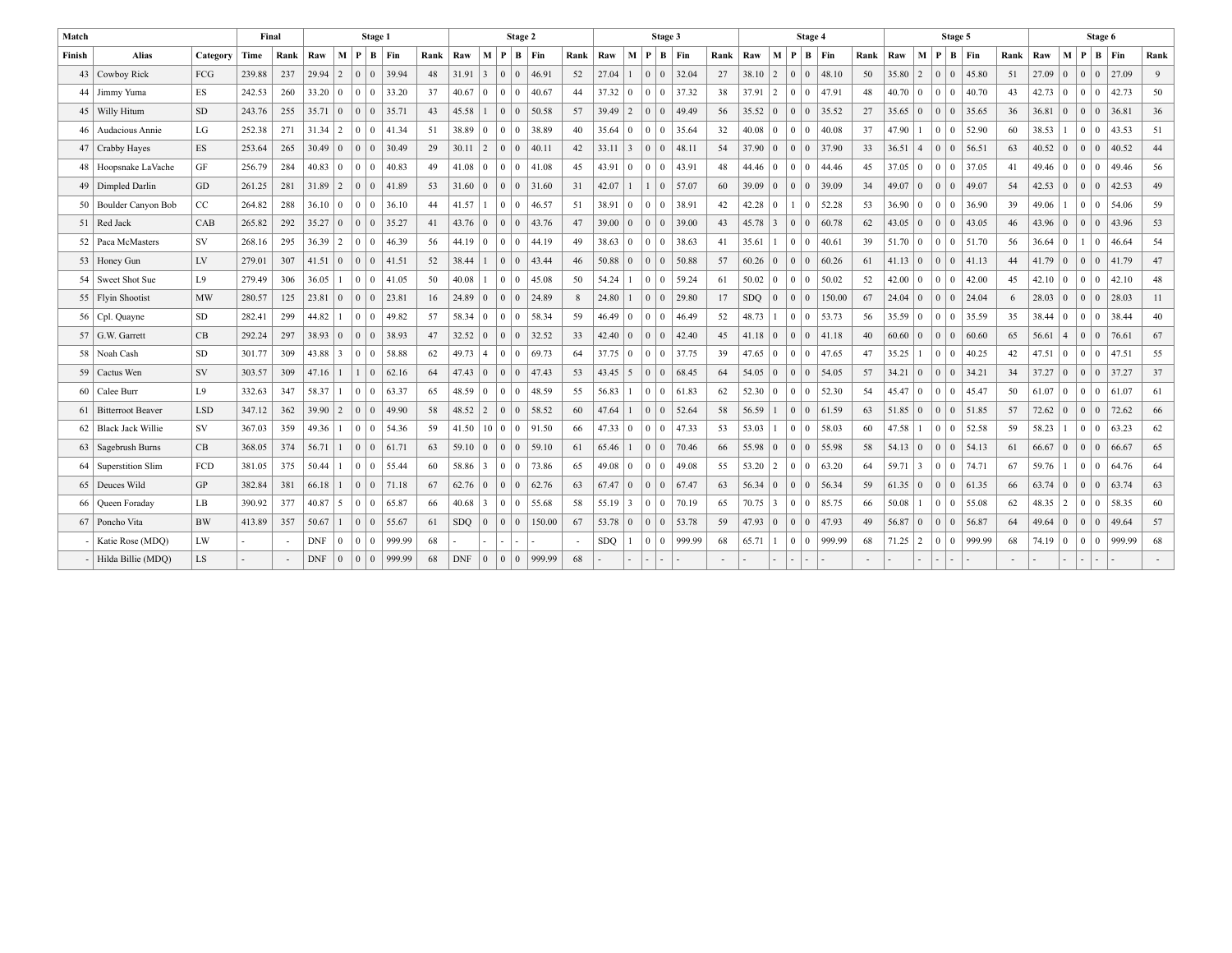### Rio Cowboy February 2022 final - Main Match 2/5/2022 Match Results (category by time)

49'er (49+)

| <b>Match</b> |                 |                 | Final       |      | <b>Stage 1</b> |      | Stage 2 |              | Stage 3 |                            | Stage 4   |                | Stage 5 |      | Stage 6 |                   |
|--------------|-----------------|-----------------|-------------|------|----------------|------|---------|--------------|---------|----------------------------|-----------|----------------|---------|------|---------|-------------------|
| Finish       | Alias           | <b>Category</b> | <b>Time</b> | Rank | Fin            | Rank | Fin     | Rank         | Fin     | Rank                       | Fin       | Rank           | Fin     | Rank | Fin     | Rank              |
|              | Mike Bastian    | M <sub>9</sub>  | 187.84      | 41   | 28.82          | 26   | 26.69   | 15           | 31.30   | $\gamma\gamma$<br><u>_</u> | .74<br>41 | 4 <sub>1</sub> | 30.01   | 20   | 29.28   | $\overline{ }$    |
|              | Dakota Wrangler | M <sub>9</sub>  | 203.89      | 192  | 3257           | 35   | 30.12   | $\sim$<br>∼. | 32.49   | 29                         | 39.99     | 36             | 33.59   | 32   | 3513    | $\mathbf{\Omega}$ |

B-Western

| Match  |                   |           | Final  |      | Stage 1 |      | Stage 2 |      | Stage 3 |      | Stage 4 |      | Stage 5 |      |       | Stage 6                  |
|--------|-------------------|-----------|--------|------|---------|------|---------|------|---------|------|---------|------|---------|------|-------|--------------------------|
| Finish | Alias<br>Category |           | Time   | Rank | Fin     | Rank | Fin     | Rank | Fin     | Rank | Fin     | Rank | Fin     | Rank | Fin   | Rank                     |
|        | Poncho Vita       | <b>BW</b> | 413.89 | 357  | 55.67   | 61   | 150.00  | 67   | 53.78   | 59   | 47.93   | 49   | 56.87   | 64   | 49.64 | $\overline{\phantom{0}}$ |

Cattle Baron (75+)

| Match  |                      |            | Final       |      | Stage 1 |                | Stage 2 |      | Stage 3 |      | Stage 4 |      | Stage 5 |      | Stage 6 |              |
|--------|----------------------|------------|-------------|------|---------|----------------|---------|------|---------|------|---------|------|---------|------|---------|--------------|
| Finish | <b>Alias</b>         | Category   | <b>Time</b> | Rank | Fin     | Rank           | Fin     | Rank | Fin     | Rank | Fin     | Rank | Fin     | Rank | Fin     | Rank         |
|        | Twelve Mile Reb      | <b>CAB</b> | 147.74      | 57   | 18.93   | $\overline{2}$ | 19.66   | 2    | 38.13   | 40   | 24.27   |      | 21.31   |      | 25.44   | 8            |
|        | Two Rig A Tony       | <b>CAB</b> | 177.55      | 17   | 22.07   | 8              | 25.19   |      | 23.00   |      | 36.30   | 30   | 31.00   | 22   | 39.99   | 43           |
|        | Silver Spurs Charlie | CAB        | 182.71      | .15  | 23.22   | 12             | 25.62   | 12   | 32.02   | 26   | 25.55   |      | 51.26   | 55   | 25.04   | $\mathbf{r}$ |
| 4      | R J Rust             | CAB        | 227.52      | 227  | 34.82   | 40             | 34.30   | 37   | 30.65   | 20   | 48.84   | 51   | 44.52   | 49   | 34.39   | 30           |
|        | Red Jack             | <b>CAB</b> | 265.82      | 292  | 35.27   | 41             | 43.76   | 47   | 39.00   | 43   | 60.78   | 62   | 43.05   | 46   | 43.96   | 53           |

Classic Cowboy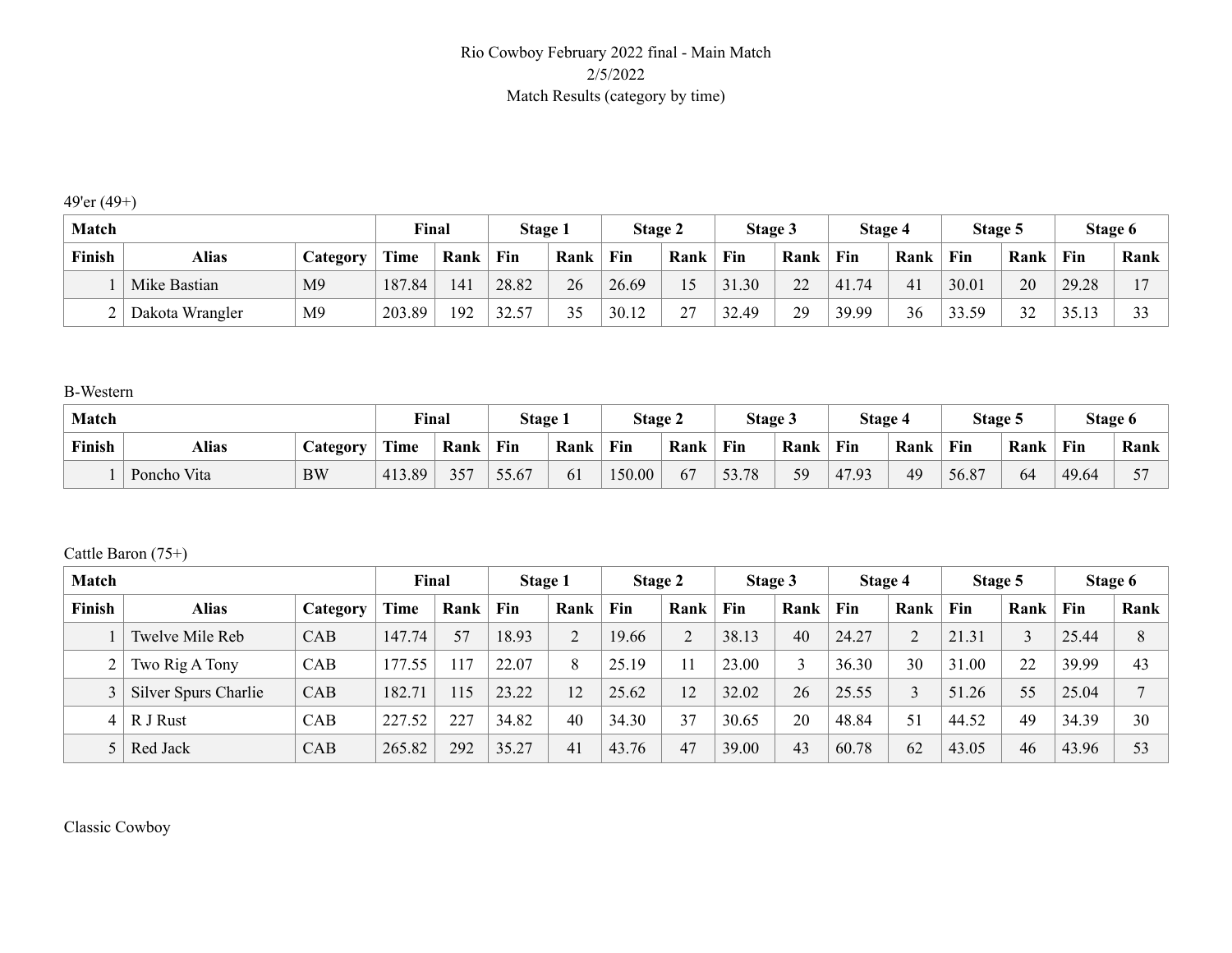| Match  |                            |          | Final  |      | Stage 1 |      | Stage 2 |      | Stage 3 |      | Stage 4 |      | Stage 5 |      | Stage 6 |      |
|--------|----------------------------|----------|--------|------|---------|------|---------|------|---------|------|---------|------|---------|------|---------|------|
| Finish | <b>Alias</b>               | Category | Time   | Rank | Fin     | Rank | Fin     | Rank | Fin     | Rank | Fin     | Rank | Fin     | Rank | Fin     | Rank |
|        | Southwest Trapper          | CC       | 185.16 | 137  | 23.68   |      | 24.79   |      | 37.17   | 37   | 32.78   | 21   | 32.84   | 29   | 33.90   | 28   |
|        | <b>Short Fingered Bill</b> | CC       | 190.95 | 154  | 30.84   | 31   | 33.13   | 36   | 29.02   | 13   | 29.85   |      | 26.37   |      | 41.74   | 46   |
|        | Boulder Canyon Bob         | CC       | 264.82 | 288  | 36.10   | 44   | 46.57   | 51   | 38.91   | 42   | 52.28   | 53   | 36.90   | 39   | 54.06   | 59   |

### Cowboy (any age)

| <b>Match</b> |                 |          | Final  |      | Stage 1 |      | Stage 2 |      | Stage 3 |      | Stage 4 |      | Stage 5 |      |       | Stage 6 |
|--------------|-----------------|----------|--------|------|---------|------|---------|------|---------|------|---------|------|---------|------|-------|---------|
| Finish       | <b>Alias</b>    | Category | Time   | Rank | Fin     | Rank | Fin     | Rank | Fin     | Rank | Fin     | Rank | Fin     | Rank | Fin   | Rank    |
|              | Sanokee Sage    | CB       | 182.35 | 17   | 23.19   |      | 48.07   | 54   | 36.40   | 35   | 28.36   |      | 24.16   | 8    | 22.17 |         |
|              | G.W. Garrett    | CB       | 292.24 | 297  | 38.93   | 47   | 32.52   | 33   | 42.40   | 45   | 41.18   | 40   | 60.60   | 65   | 76.6  | 67      |
|              | Sagebrush Burns | CB       | 368.05 | 374  | 61.71   | 63   | 59.10   | 61   | 70.46   | 66   | 55.98   | 58   | 54.13   | 61   | 66.67 | 65      |

### Cowgirl (any Age)

| Match         |                                 |                            | Final  |      | Stage . |      | Stage 2 |      | Stage 5    |      | Stage 4                                             |                          | Stage 5             |      |       | Stage 6   |
|---------------|---------------------------------|----------------------------|--------|------|---------|------|---------|------|------------|------|-----------------------------------------------------|--------------------------|---------------------|------|-------|-----------|
| <b>Finish</b> | <b>Alias</b><br><b>Category</b> |                            | Time   | Rank | Fin     | Rank | Fin     | Rank | <b>Fin</b> | Rank | Fin                                                 | Rank                     | Fin                 | Rank | Fin   | Rank      |
|               | Kan-Do Kate                     | $\sqrt{1}$<br>$\mathbf{L}$ | 219.41 | 198  | 23.65   |      | 25.04   | Q    | 42.51      | 46   | $\sim$ $\sim$<br>.49<br>$\ddot{\phantom{1}}$<br>، ب | $\mathbf{\Omega}$<br>ے ر | $\sqrt{2}$<br>32.43 | 58   | 38.29 | 30<br>ر ب |

### Duelist

| Match  |                        |          | Final       |      | Stage 1 |                | <b>Stage 2</b> |           | Stage 3 |          | Stage 4 |      | Stage 5     |              | Stage 6 |      |
|--------|------------------------|----------|-------------|------|---------|----------------|----------------|-----------|---------|----------|---------|------|-------------|--------------|---------|------|
| Finish | Alias                  | Category | <b>Time</b> | Rank | Fin     | Rank           | Fin            | Rank      | Fin     | Rank     | Fin     | Rank | Fin         | Rank         | Fin     | Rank |
|        | <b>Mountain Menace</b> | MD       | 158.51      | 70   | 23.41   | 13             | 29.61          | 23        | 26.69   | $\Omega$ | 25.78   |      | 24.04       | <sub>0</sub> | 28.98   |      |
|        | Colt Laredo            | MD       | 177<br>.19  | 127  | 24.61   | 1 <sub>7</sub> | 33.11          | 25<br>ں ر | 32.43   | 28       | 28.68   |      | 27<br>27.45 | 16           | 30.91   | 20   |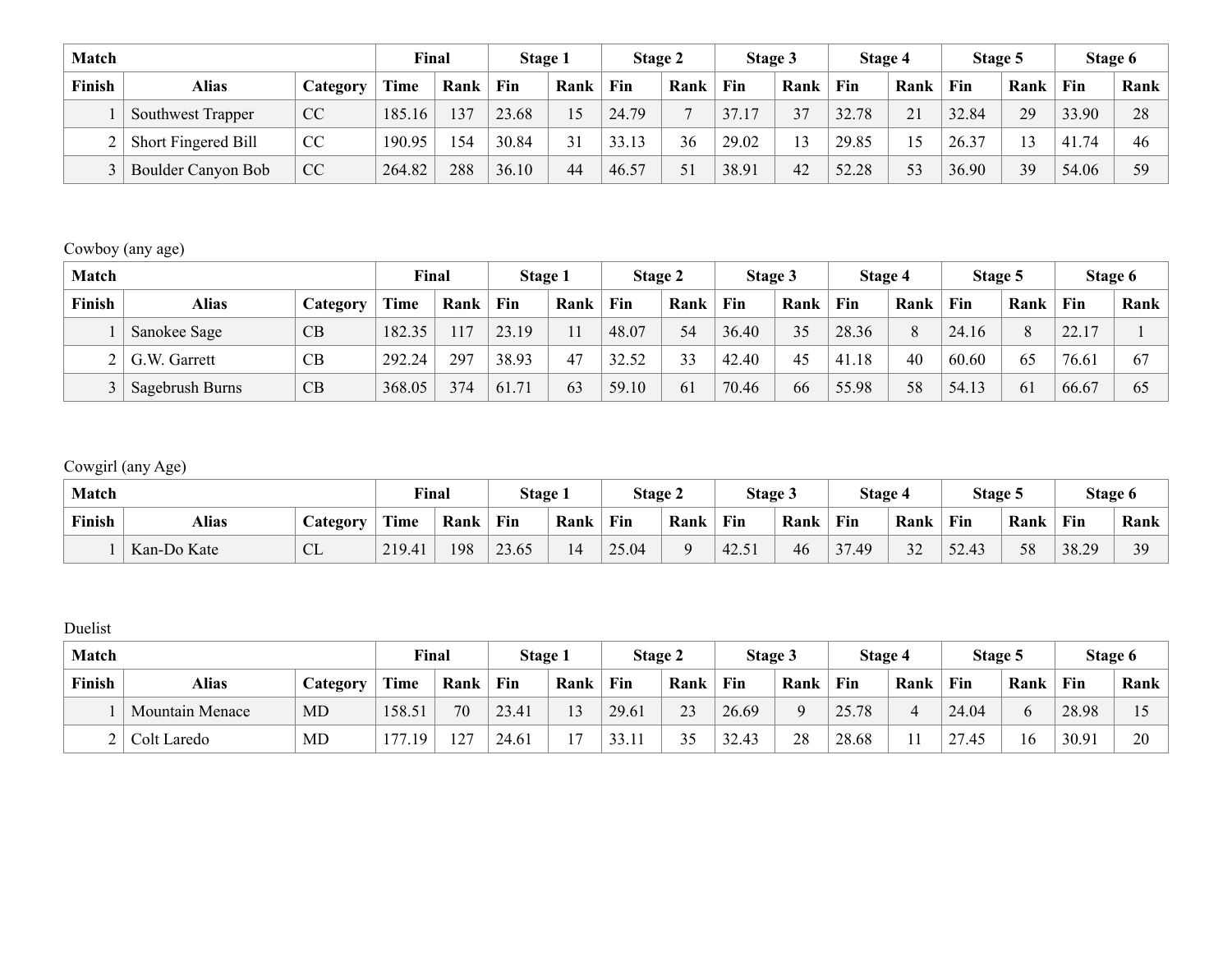El Patron (80+)

| Match  |                         |           | Final  |      | Stage 1 |                | Stage 2 |      | Stage 3 |      | Stage 4 |      | Stage 5 |      | Stage 6 |      |
|--------|-------------------------|-----------|--------|------|---------|----------------|---------|------|---------|------|---------|------|---------|------|---------|------|
| Finish | Alias                   | Category  | Time   | Rank | Fin     | Rank           | Fin     | Rank | Fin     | Rank | Fin     | Rank | Fin     | Rank | Fin     | Rank |
|        | <b>Black Jack Flagg</b> | <b>GP</b> | 151.51 | 57   | 21.68   | $\overline{ }$ | 27.82   | 18   | 24.47   | ∼    | 30.05   |      | 22.63   |      | 24.86   | 6    |
|        | Paladin Pete            | GP        | 178.26 | 119  | 27.03   | 21             | 27.93   | 19   | 31.37   | 23   | 34.70   | 25   | 28.28   |      | 28.95   | 14   |
|        | Rowdy Otis              | <b>GP</b> | 179.32 | 119  | 31.63   | 32             | 25.82   | 13   | 29.38   | 14   | 28.62   | 10   | 28.76   | 18   | 35.11   | 32   |
| 4      | Deuces Wild             | GP        | 382.84 | 381  | 71.18   | 67             | 62.76   | 63   | 67.47   | 63   | 56.34   | 59   | 61.35   | 66   | 63.74   | 63   |

### Elder Statesman (70+)

| Match  |                     |          | Final       |      | Stage 1 |      | Stage 2 |                | Stage 3 |      | Stage 4 |      | Stage 5 |      | Stage 6 |      |
|--------|---------------------|----------|-------------|------|---------|------|---------|----------------|---------|------|---------|------|---------|------|---------|------|
| Finish | <b>Alias</b>        | Category | <b>Time</b> | Rank | Fin     | Rank | Fin     | Rank           | Fin     | Rank | Fin     | Rank | Fin     | Rank | Fin     | Rank |
|        | Hells Comin         | ES       | 139.83      | 40   | 27.06   | 22   | 21.39   | $\overline{4}$ | 22.23   |      | 22.51   |      | 19.48   | 2    | 27.16   | 10   |
|        | Northern Easy Rider | ES       | 188.32      | 140  | 22.33   | 10   | 22.56   | 6              | 45.54   | 50   | 31.51   | 18   | 30.56   | 21   | 35.82   | 35   |
| 3      | English Al          | ES       | 197.81      | 175  | 24.65   | 18   | 34.63   | 39             | 36.13   | 33   | 31.86   | 19   | 36.92   | 40   | 33.62   | 26   |
| 4      | Splitthumb          | ES       | 211.33      | 189  | 34.45   | 39   | 43.88   | 48             | 29.54   | 5    | 32.84   | 22   | 32.52   | 27   | 38.10   | 38   |
| 5      | Curly Bill          | ES       | 234.69      | 196  | 37.28   | 45   | 62.05   | 62             | 28.77   | 12   | 52.52   | 55   | 25.51   | 10   | 28.56   | 12   |
| 6      | Jimmy Yuma          | ES       | 242.53      | 260  | 33.20   | 37   | 40.67   | 44             | 37.32   | 38   | 47.91   | 48   | 40.70   | 43   | 42.73   | 50   |
|        | Crabby Hayes        | ES       | 253.64      | 265  | 30.49   | 29   | 40.11   | 42             | 48.11   | 54   | 37.90   | 33   | 56.51   | 63   | 40.52   | 44   |

## Frontier Cartridge Duelist

| Match  |                          |                 | Final  |           | Stage 1 |      | <b>Stage 2</b> |      | Stage 3 |           | Stage 4    |      | Stage 5 |      |       | Stage 6 |
|--------|--------------------------|-----------------|--------|-----------|---------|------|----------------|------|---------|-----------|------------|------|---------|------|-------|---------|
| Finish | Alias                    | <b>Lategory</b> | Time   | Rank      | Fin     | Rank | Fin            | Rank | Fin     | Rank      | <b>Fin</b> | Rank | Fin     | Rank | Fin   | Rank    |
|        | <b>Superstition Slim</b> | FCD             | 381.05 | 275<br>້. | 55.44   | 60   | 73.86          | 65   | 49.08   | 55<br>ں ر | 63.20      | 64   | 74.7    | 67   | 64.76 | 64      |

### Frontier Cartridge Gunfighter

| Match  |              |                 | Final  |      | Stage 1 |      | <b>Stage 2</b> |      | <b>Stage 3</b> |                                    | Stage 4 |      | Stage 5 |      | Stage 6 |      |
|--------|--------------|-----------------|--------|------|---------|------|----------------|------|----------------|------------------------------------|---------|------|---------|------|---------|------|
| Finish | <b>Alias</b> | <b>Lategory</b> | Time   | Rank | Fin     | Rank | Fin            | Rank | Fin            | Rank                               | Fin     | Rank | Fin     | Rank | Fin     | Rank |
|        | Cowboy Rick  | FCG             | 239.88 | 237  | 39.94   | 48   | 46.91          | 52   | 32.04          | $\sim$<br>$\overline{\phantom{0}}$ | 48.10   | 50   | 45.80   |      | 27.09   |      |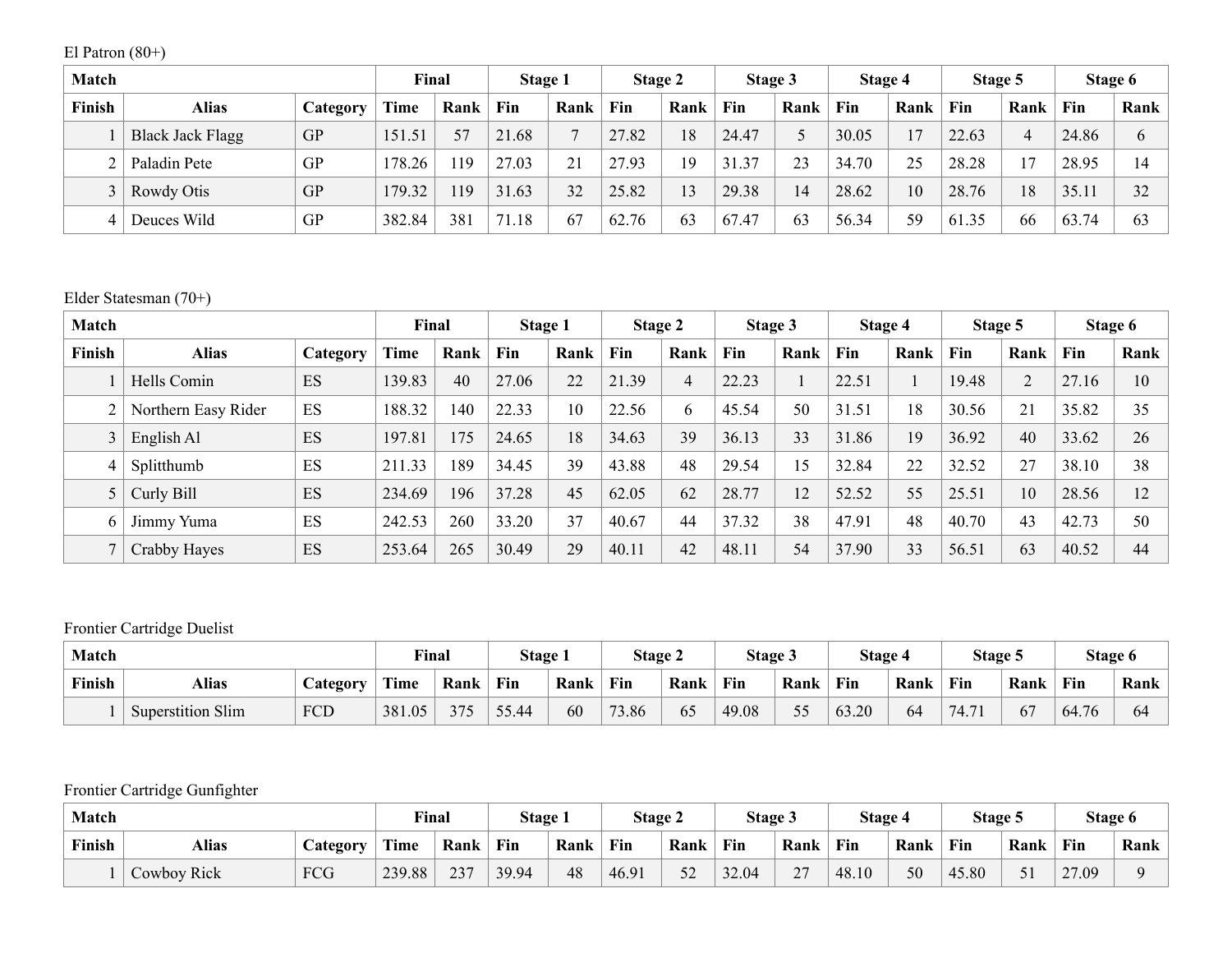|  | Grand Dame (70+) |  |
|--|------------------|--|
|--|------------------|--|

| <b>Match</b>   |                |          | Final  |      | <b>Stage 1</b> |      | Stage 2 |      | Stage 3 |      | Stage 4 |      | Stage 5    |      |       | Stage 6 |
|----------------|----------------|----------|--------|------|----------------|------|---------|------|---------|------|---------|------|------------|------|-------|---------|
| Finish         | <b>Alias</b>   | Category | Time   | Rank | Fin            | Rank | Fin     | Rank | Fin     | Rank | Fin     | Rank | <b>Fin</b> | Rank | Fin   | Rank    |
|                | Columbine      | GD       | 187.40 | 147  | 27.91          | 25   | 31.39   | 29   | 36.48   | 36   | 36.38   | 31   | 26.68      | 14   | 28.56 | 12      |
| $\overline{2}$ | Lefty Jo       | GD       | 189.26 | 134  | 25.54          | 20   | 27.54   | 16   | 26.87   | 10   | 29.27   | 12   | 48.52      | 53   | 31.52 | 23      |
|                | Sunny Jo       | GD       | 223.62 | 215  | 30.59          | 30   | 29.63   | 24   | 43.80   | 47   | 39.40   | 35   | 46.33      | 52   | 33.87 | 27      |
| 4              | Swegian Lady   | GD       | 224.28 | 223  | 42.06          | 54   | 32.61   | 34   | 30.56   | 19   | 34.02   | 23   | 44.33      | 48   | 40.70 | 45      |
|                | Special K      | GD       | 233.59 | 243  | 31.77          | 34   | 31.50   | 30   | 46.08   | 51   | 36.27   | 29   | 44.03      | 47   | 43.94 | 52      |
|                | Dimpled Darlin | GD       | 261.25 | 281  | 41.89          | 53   | 31.60   | 31   | 57.07   | 60   | 39.09   | 34   | 49.07      | 54   | 42.53 | 49      |

### Gunfighter

| Match  |                   |    | <b>Final</b> |      | <b>Stage 1</b> |      | Stage 2 |      | Stage 3 |      | Stage 4 |      | Stage 5 |      |       | Stage 6 |
|--------|-------------------|----|--------------|------|----------------|------|---------|------|---------|------|---------|------|---------|------|-------|---------|
| Finish | Alias<br>Category |    | Time         | Rank | Fin            | Rank | Fin     | Rank | Fin     | Rank | Fin     | Rank | Fin     | Rank | Fin   | Rank    |
|        | Hoopsnake LaVache | GF | 79<br>256.7  | 284  | 40.83          | 49   | 41.08   | 45   | 43.91   | 48   | 44.46   | 45   | 37.05   | 41   | 49.46 | 56      |

### Lady 49'er (49+)

| <b>Match</b> |                |                | Final  |      | Stage 1 |      | <b>Stage 2</b> |      | Stage 3 |      | Stage 4 |      | Stage 5    |      |       | Stage 6 |
|--------------|----------------|----------------|--------|------|---------|------|----------------|------|---------|------|---------|------|------------|------|-------|---------|
| Finish       | Alias          | Category       | Time   | Rank | Fin     | Rank | Fin            | Rank | Fin     | Rank | Fin     | Rank | <b>Fin</b> | Rank | Fin   | Rank    |
|              | Sweet Shot Sue | L <sub>9</sub> | 279.49 | 306  | 41.05   | 50   | 45.08          | 50   | 59.24   | 61   | 50.02   | 52   | 42.00      | 45   | 42.10 | 48      |
|              | Calee Burr     | L9             | 332.63 | 347  | 63.37   | 65   | 48.59          | 55   | 61.83   | 62   | 52.30   | 54   | 45.47      | 50   | 61.07 | -61     |

### Lady B-Western

| Match  |                   |    | Final  |      | Stage |      | <b>Stage 2</b> |      | Stage 3 |                  | Stage 4 |      | Stage 5 |      |       | Stage 6 |
|--------|-------------------|----|--------|------|-------|------|----------------|------|---------|------------------|---------|------|---------|------|-------|---------|
| Finish | Alias<br>Category |    | Time   | Rank | Fin   | Rank | Fin            | Rank | Fin     | Rank             | Fin     | Rank | Fin     | Rank | Fin   | Rank    |
|        | Queen Foraday     | LB | 390.92 | 377  | 65.87 | 66   | 55.68          | 58   | 70.19   | - <b>-</b><br>65 | 85.75   | 66   | 55.08   | 62   | 58.35 | 60      |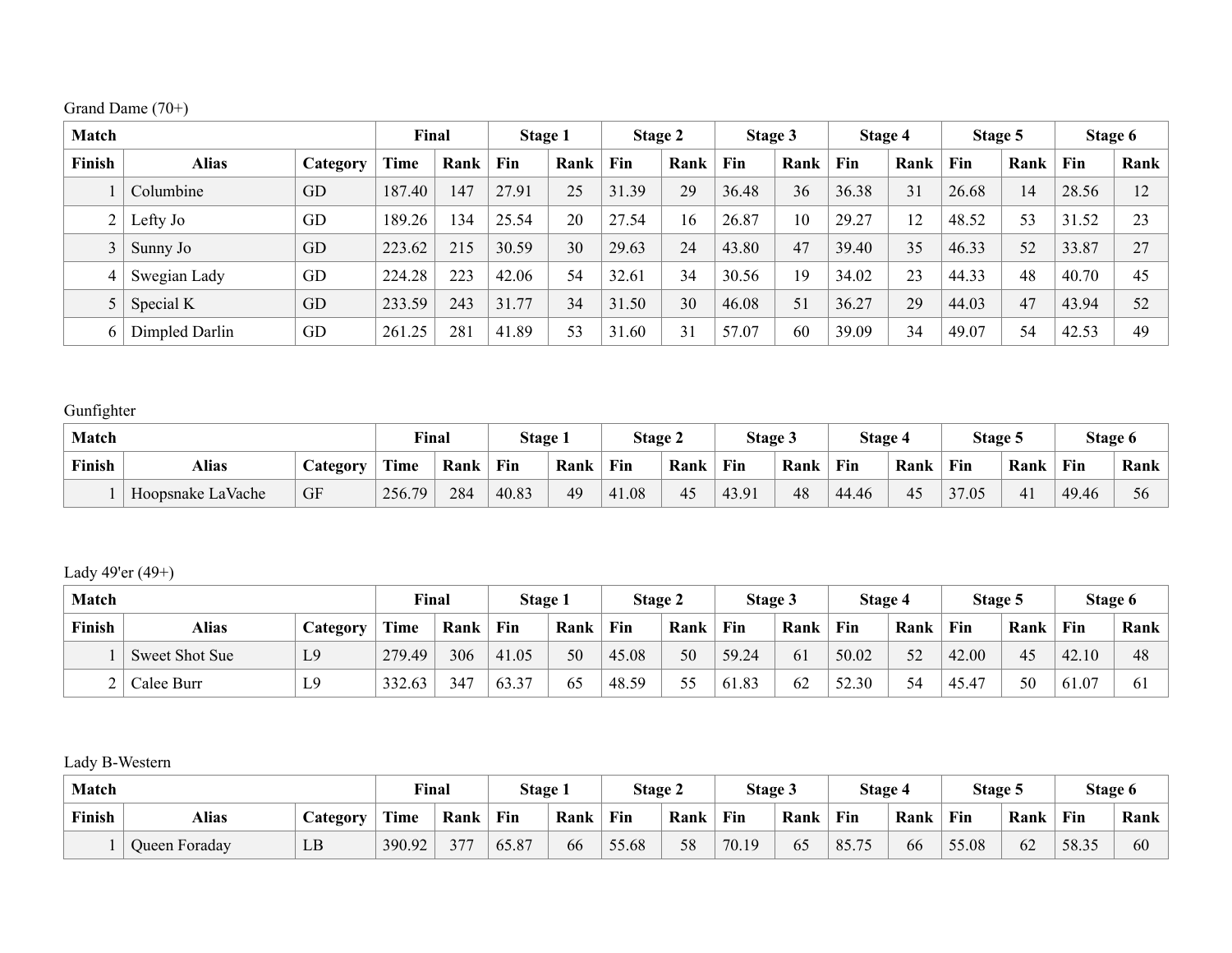Lady Duelist

| <b>Match</b> |                 |                        | <b>Final</b> |      | Stage |                         | <b>Stage 2</b> |             | Stage 3 |      | Stage 4 |      | Stage 5 |      | Stage 6 |                                    |
|--------------|-----------------|------------------------|--------------|------|-------|-------------------------|----------------|-------------|---------|------|---------|------|---------|------|---------|------------------------------------|
| Finish       | Alias           | <b><i>Category</i></b> | <b>Time</b>  | Rank | Fin   | Rank                    | Fin            | <b>Rank</b> | Fin     | Rank | Fin     | Rank | Fin     | Rank | Fin     | Rank                               |
|              | Dakota Wild Kat | LD                     | 225.59<br>50 | 218  | 29.65 | $\mathbin{\lnot}$<br>∠⊣ | 48.89          | 56          | 44.59   | 49   | 34.88   | 26   | 36.28   | 38   | 31.30   | $\sim$<br>$\overline{\phantom{a}}$ |

#### Lady Gunfighter

| <b>Match</b>  |                 |                | Final  |      | Stage 1 |      | <b>Stage 2</b> |          | Stage 3    |      | Stage 4 |      | <b>Stage 5</b> |            |       | Stage 6 |
|---------------|-----------------|----------------|--------|------|---------|------|----------------|----------|------------|------|---------|------|----------------|------------|-------|---------|
| <b>Finish</b> | Alias           | <b>Ategory</b> | Time   | Rank | Fin     | Rank | Fin            | Rank     | <b>Fin</b> | Rank | Fin     | Rank | Fin            | Rank       | Fin   | Rank    |
|               | Hail "Hot" Mary | LG             | 214.55 | 201  | 34.14   | 38   | 28.63          | 21<br>41 | 34.99      | 30   | 46.92   | 46   | 35.82          | n <i>m</i> | 34.05 | 20<br>∼ |
|               | Audacious Annie | LG             | 252.38 | 27!  | 41.34   |      | 38.89          | 40       | 35.64      | 32   | 40.08   | 37   | 52.90          | 60         | 43.53 |         |

### Lady Senior (60+)

| Match          |                    |          | Final                    |                          | Stage 1 |      | Stage 2 |      | Stage 3 |      | Stage 4                  |                          | Stage 5                  |                          |       | Stage 6 |
|----------------|--------------------|----------|--------------------------|--------------------------|---------|------|---------|------|---------|------|--------------------------|--------------------------|--------------------------|--------------------------|-------|---------|
| Finish         | Alias              | Category | Time                     | Rank                     | Fin     | Rank | Fin     | Rank | Fin     | Rank | Fin                      | Rank                     | Fin                      | Rank                     | Fin   | Rank    |
|                | Molly Magoo        | LS       | 149.63                   | 50                       | 21.18   |      | 29.38   | 22   | 22.51   |      | 27.39                    | $\mathbf{r}$             | 26.24                    | 12                       | 22.93 |         |
| ⌒              | Prairie Storm      | LS       | 187.30                   | 39                       | 22.14   | Q    | 27.69   | 17   | 27.80   |      | 42.44                    | 43                       | 31.87                    | 25                       | 35.36 | 34      |
| $\blacksquare$ | Hilda Billie (MDQ) | LS       | $\overline{\phantom{a}}$ | $\overline{\phantom{0}}$ | 999.99  | 68   | 999.99  | 68   | -       | -    | $\overline{\phantom{0}}$ | $\overline{\phantom{0}}$ | $\overline{\phantom{0}}$ | $\overline{\phantom{0}}$ | -     |         |

### Lady Senior Duelist

| Match  |                          |                 | Final  |      | Stage 1 |      | Stage 2 |      | Stage 3 |      | Stage 4 |      | Stage 5 |      |       | Stage 6 |
|--------|--------------------------|-----------------|--------|------|---------|------|---------|------|---------|------|---------|------|---------|------|-------|---------|
| Finish | <b>Alias</b>             | <b>Category</b> | Time   | Rank | Fin     | Rank | Fin     | Rank | Fin     | Rank | Fin     | Rank | Fin     | Rank | Fin   | Rank    |
|        | <b>Bitterroot Beaver</b> | <b>LSD</b>      | 347.12 | 362  | 49.90   | 58   | 58.52   | 60   | 52.64   | 58   | 61.59   | 63   | 51.85   | רה   | 72.62 | 66      |

Lady Shootist

| Match  |                 |                 | Final  |      | Stage i |      | <b>Stage 2</b> |      | <b>Stage 3</b> |                     | Stage 4 |      | Stage 5      |               | Stage 6      |                            |
|--------|-----------------|-----------------|--------|------|---------|------|----------------|------|----------------|---------------------|---------|------|--------------|---------------|--------------|----------------------------|
| Finish | <b>Alias</b>    | <i>Category</i> | Time   | Rank | Fin     | Rank | Fin            | Rank | Fin            | Rank                | Fin     | Rank | Fin          | Rank          | Fin          | Rank                       |
|        | Claudia Feather | LH              | 232.42 | 214  | 32.68   | 36   | 30.05          | 26   | $-15.12$       | $\sim$ $\sim$<br>ັ້ | 68.56   | 65   | $\mathbf{a}$ | $\sim$ $\sim$ | 2207<br>22.0 | $\Delta$ $\epsilon$<br>ت ک |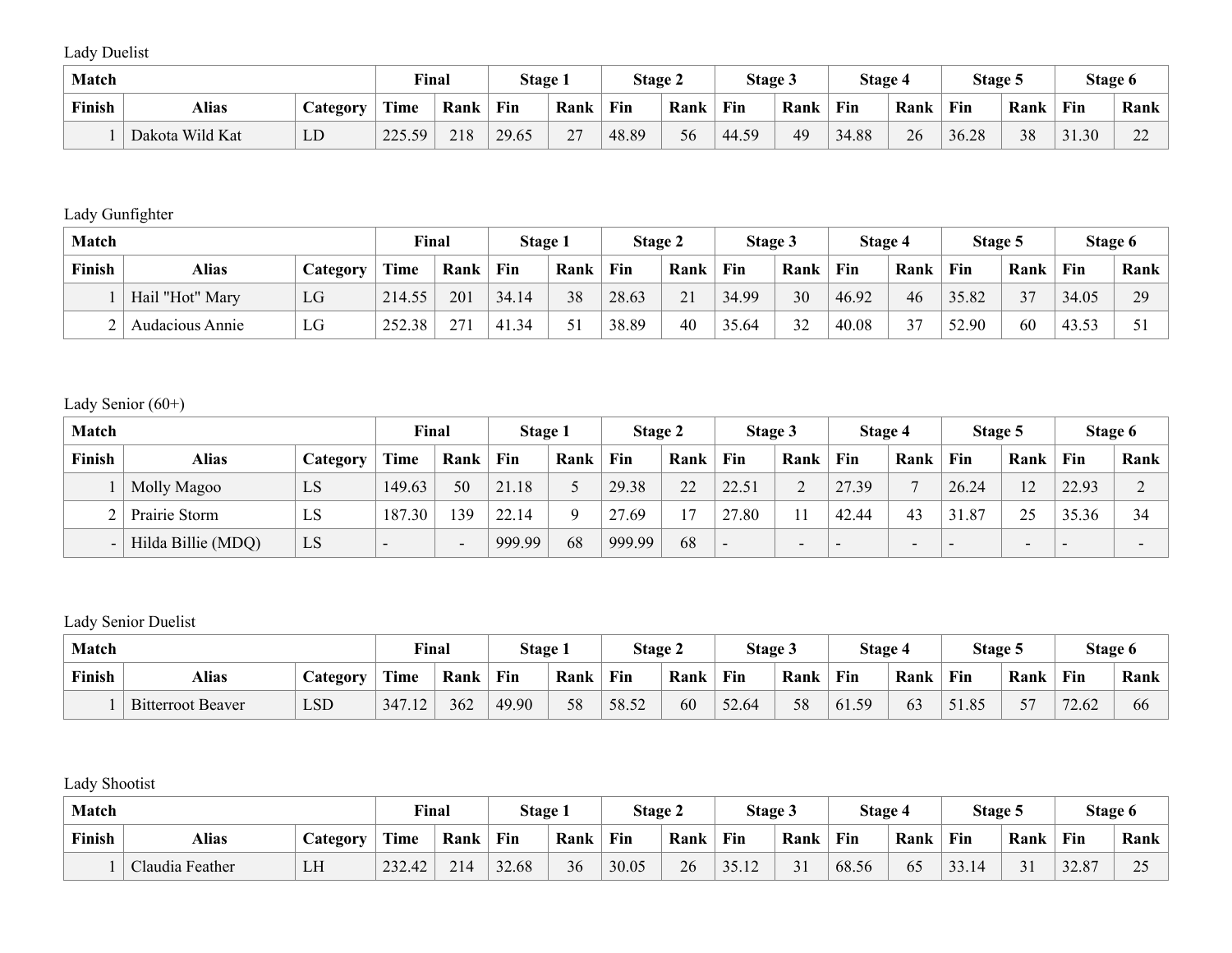Lady Silver Senior (65+)

| Match  |               |                               | Final  |      | <b>Stage 1</b> |      | <b>Stage 2</b> |      | Stage 3 |                 | Stage 4 |      | Stage 5     |          |             | Stage 6             |
|--------|---------------|-------------------------------|--------|------|----------------|------|----------------|------|---------|-----------------|---------|------|-------------|----------|-------------|---------------------|
| Finish | Alias         | <b><i><u>Lategory</u></i></b> | Time   | Rank | Fin            | Rank | Fin            | Rank | Fin     | Rank            | Fin     | Rank | Fin         | Rank     | Fin         | Rank                |
|        | Alberta Annie | LV                            | 177.81 | 127  | 24.75          | 19   | 34.48          | 38   | 31.14   | $\sim$ 1<br>∠ . | 29.99   | 16   | 25.40       | $\Omega$ | 32.05       | $\mathcal{L}$<br>24 |
|        | Honey Gun     | LV                            | 279.01 | 307  | 41.51          | 52   | 43.44          | 46   | 50.88   | 57              | 60.26   | -61  | $\pm$ 41.1. | 44       | 179<br>41.7 | $\sqrt{2}$          |

Lady Wrangler (36+)

| Match         |                  |                 | Final |      | Stage i |      | <b>Stage 2</b> |      | Stage 3 |      | Stage 4 |      | Stage 5 |      | Stage 6 |      |
|---------------|------------------|-----------------|-------|------|---------|------|----------------|------|---------|------|---------|------|---------|------|---------|------|
| <b>Finish</b> | Alias            | <i>Category</i> | Time  | Rank | Fin     | Rank | Fin            | Rank | Fin     | Rank | Fin     | Rank | Fin     | Rank | Fin     | Rank |
|               | Katie Rose (MDQ) | LW              |       |      | 999.99  | 68   |                |      | 999.99  | 68   | 999.99  | 68   | 999.99  | 68   | 999.99  | 68   |

Men Shootist

| <b>Match</b>  |                    |           | Final  |      | Stage 1 |      | <b>Stage 2</b> |      | Stage 3 |                  | Stage 4 |      | Stage 5 |      | Stage 6 |                |
|---------------|--------------------|-----------|--------|------|---------|------|----------------|------|---------|------------------|---------|------|---------|------|---------|----------------|
| <b>Finish</b> | Alias              | Category  | Time   | Rank | Fin     | Rank | Fin            | Rank | Fin     | Rank             | Fin     | Rank | Fin     | Rank | Fin     | Rank           |
|               | Reverend Ledslinga | <b>SH</b> | 128.09 | ר ו  | 17.77   |      | 18.81          |      | 24.36   |                  | 26.67   |      | 16.28   |      | 24.20   |                |
|               | Rowdy Lane         | <b>SH</b> | 202.65 | 125  | 19.82   |      | 21.07          |      | 72.10   | $\epsilon$<br>6/ | 26.18   |      | 32.23   | 26   | 31.25   | $\sim$ 1<br>∠. |

Senior (60+)

| Match  |                       |                 | Final  |       | Stage. |      | Stage 2 |      | <b>Stage 3</b> |      | Stage 4 |      | Stage 5                      |      | Stage 6 |      |
|--------|-----------------------|-----------------|--------|-------|--------|------|---------|------|----------------|------|---------|------|------------------------------|------|---------|------|
| Finish | Alias                 | <b>Lategory</b> | Time   | Rank  | Fin    | Rank | Fin     | Rank | Fin            | Rank | Fin     | Rank | Fin                          | Rank | Fin     | Rank |
|        | Medicine Creek Johnny | <b>MS</b>       | 159.93 | $-11$ | 20.78  | 4    | 22.04   |      | 26.51          |      | 35.56   | 28   | $\gamma$<br>1.3 <sub>1</sub> | 24   | 23.67   |      |

Senior Duelist (60+)

| Match  |                     |           | Final  |      | <b>Stage 1</b> |      | Stage 2 |      | Stage 3 |      | Stage 4 |      | Stage 5 |      |       | Stage 6        |
|--------|---------------------|-----------|--------|------|----------------|------|---------|------|---------|------|---------|------|---------|------|-------|----------------|
| Finish | Alias               | Category  | Time   | Rank | Fin            | Rank | Fin     | Rank | Fin     | Rank | Fin     | Rank | Fin     | Rank | Fin   | Rank           |
|        | Pleasant Valley Kid | <b>SD</b> | 182.76 | 131  | 27.07          | 23   | 29.84   | 25   | 29.54   | 15   | 34.53   | 24   | 32.62   | 28   | 29.16 | 16             |
|        | Lefty Henderson     | <b>SD</b> | 210.69 | 192  | 42.86          | 55   | 40.46   | 43   | 31.81   | 24   | 29.78   |      | 27.08   | 15   | 38.70 | $\overline{4}$ |
|        | Willy Hitum         | <b>SD</b> | 243.76 | 255  | 35.71          | 43   | 50.58   | 57   | 49.49   | 56   | 35.52   | 27   | 35.65   | 36   | 36.81 | 36             |